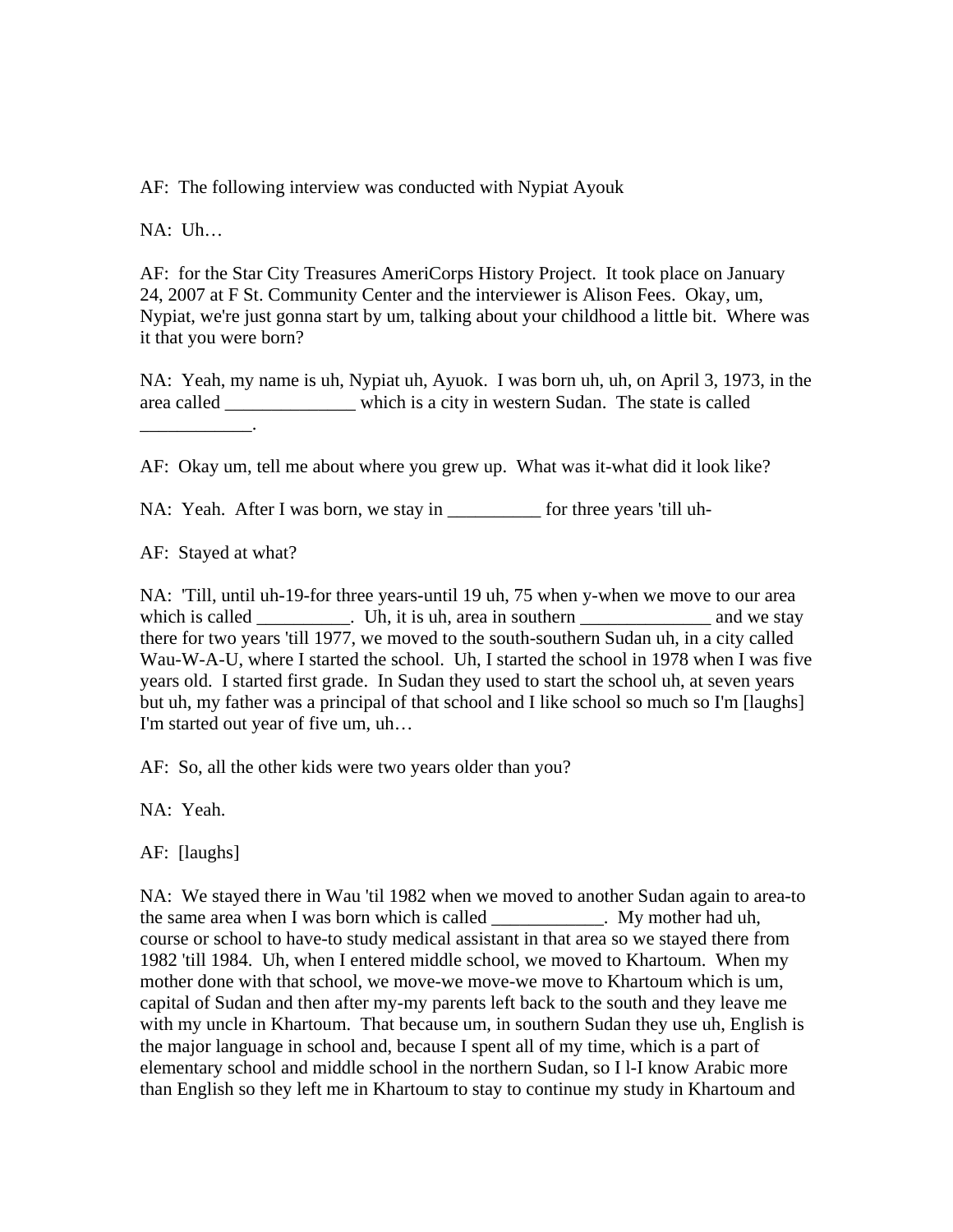then they go back southern Sudan to the same area which is c-is called Wau. In Khartoum I study my-I finish, uh, middle school and enter high school…

AF: So-

NA: The first year of high school I studied in the middle of Sudan, I move with my uncle there. I studied there in you call uh, \_\_\_\_\_\_\_\_\_\_\_\_\_\_\_\_\_\_\_\_\_\_ which is um, \_\_\_\_\_\_\_\_\_\_\_\_ We stayed in Sudan-middle of Sudan and then I-I came back Khartoum to start um, high school I st-I start high school in the school called -area called

\_\_\_\_\_\_\_\_\_\_\_ which is uh, western part of the river Nile. I'm studied there and uh, for three years and, after that, I'm done with my high school.

AF: How old were you then when your parents left you with your uncle?

NA: I was thirteen.

AF: Fifteen?

NA: Thirteen.

AF: Thirteen.

NA: Yeah.

AF: And they left you there so that your English would-you would be working on your English?

NA: Yeah, English in northern Sudan is a subject.

AF: Right.

NA: But, in southern Sudan it's the language. Yeah so, all material being taught there in English but, in northern Sudan all material or all subjects are English-er-English it's only a class just for one hour a day.

AF: Ah…What-what did your parents do? You said your mom did-she was studying um, medical…

NA: Assistant.

AF: Assistant.

NA: Yeah.

AF: And, and what did your father do?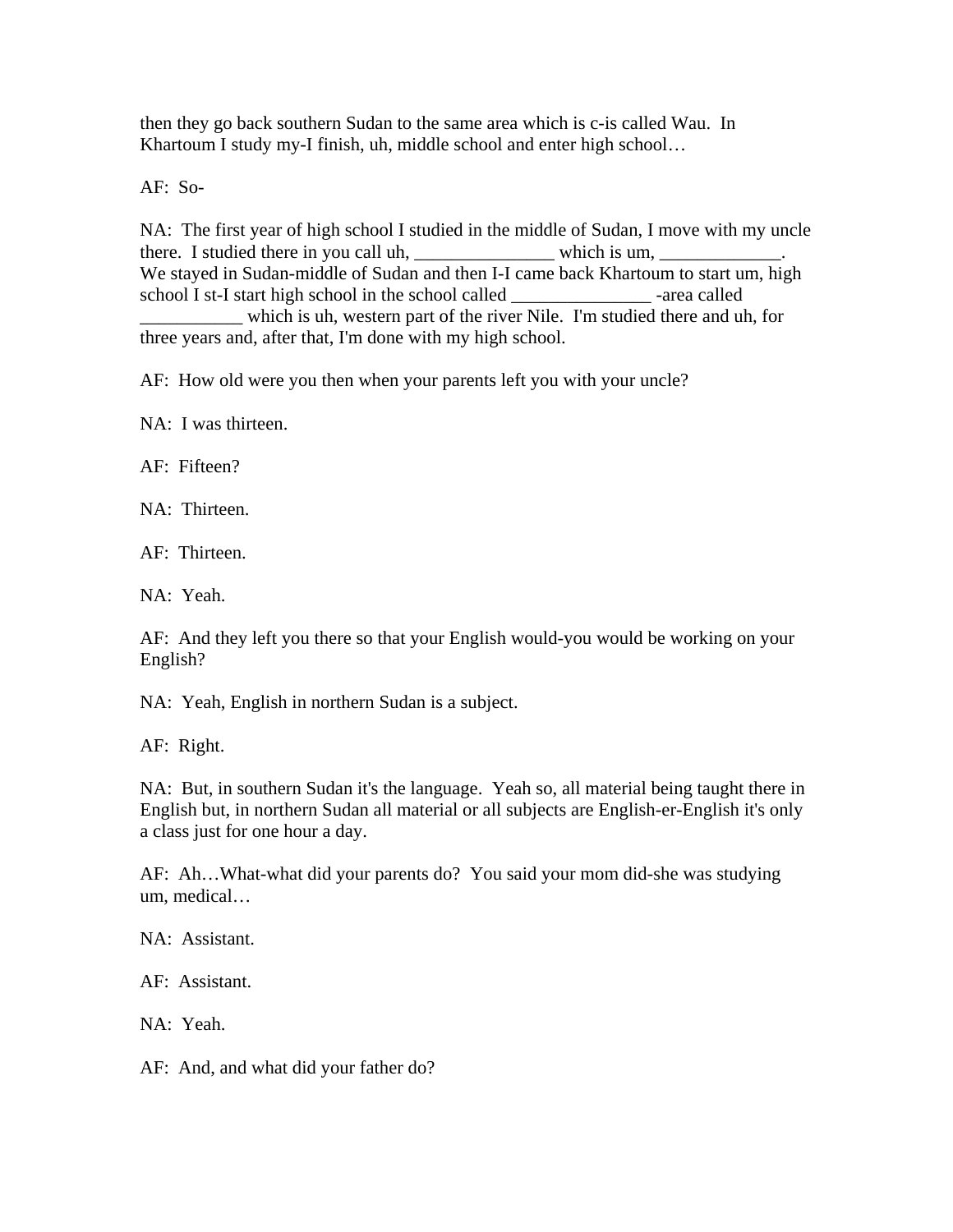NA: My father, he is uh, um, he's graduate from a college of education major English. So, he's a English teacher-high school English teacher.

AF: Okay. Um, I'm gonna jump back just a little. What's your earliest memory-your earliest childhood memory? Do you know?

NA: Yeah. I have strong moments that I can remember something when I was two years old. When we moved from \_\_\_\_\_\_\_\_\_\_\_\_\_ to \_\_\_\_\_\_\_\_\_\_\_. I remember that. I-I start remember those things. They comes to me like a dream when I was uh, seven years old. So, I asked my mother. I-I feel I-I dream-it's not exactly dream. I-it comes like imagination when you wa-yeah. So, I ask my mother how uh, we enter the car and how we travel and mother says that it's okay, that it's true, that it happened, we move. So, I remember many things from my childhood. Uh, when I was a child I am so quiet, I can't talk and even I talk, I talk to specific people, like my mom and my dad and my auntie and my grandma, yeah.

AF: So, you didn't like talking to anybody else?

NA: No, I don't like anybody [laughs]

AF: [laughs] That's funny. Um, what are some family traditions that your family had when you were little?

NA: Family tradition? What do you mean by that?

AF: Um, something you did every year as a family um, that was more specific to your family, like-like my family would celebrate Christmas every year and we put presents under the tree.

NA: Y-yeah in Sudan, um, my family are Christians so we celebrate all Christians uh, so many-they all Christian traditions we do like Christmas, Easter, all these.

AF: Um, customs-what are some family customs?

NA: In Sudan?

AF: Yeah. That you had when you were little.

NA: I cannot think so…because their custom is their life. We have the live every day yeah, like in Sudan we have like, for example, we eat breakfast at ten or nine and we have uh, the lunch like three to four and then we have um, dinner at eight, yeah, eight orbetween seven and eight. Till now I can't eat ear-early morning. I can't do that.

AF: Can't eat breakfast?

NA: No.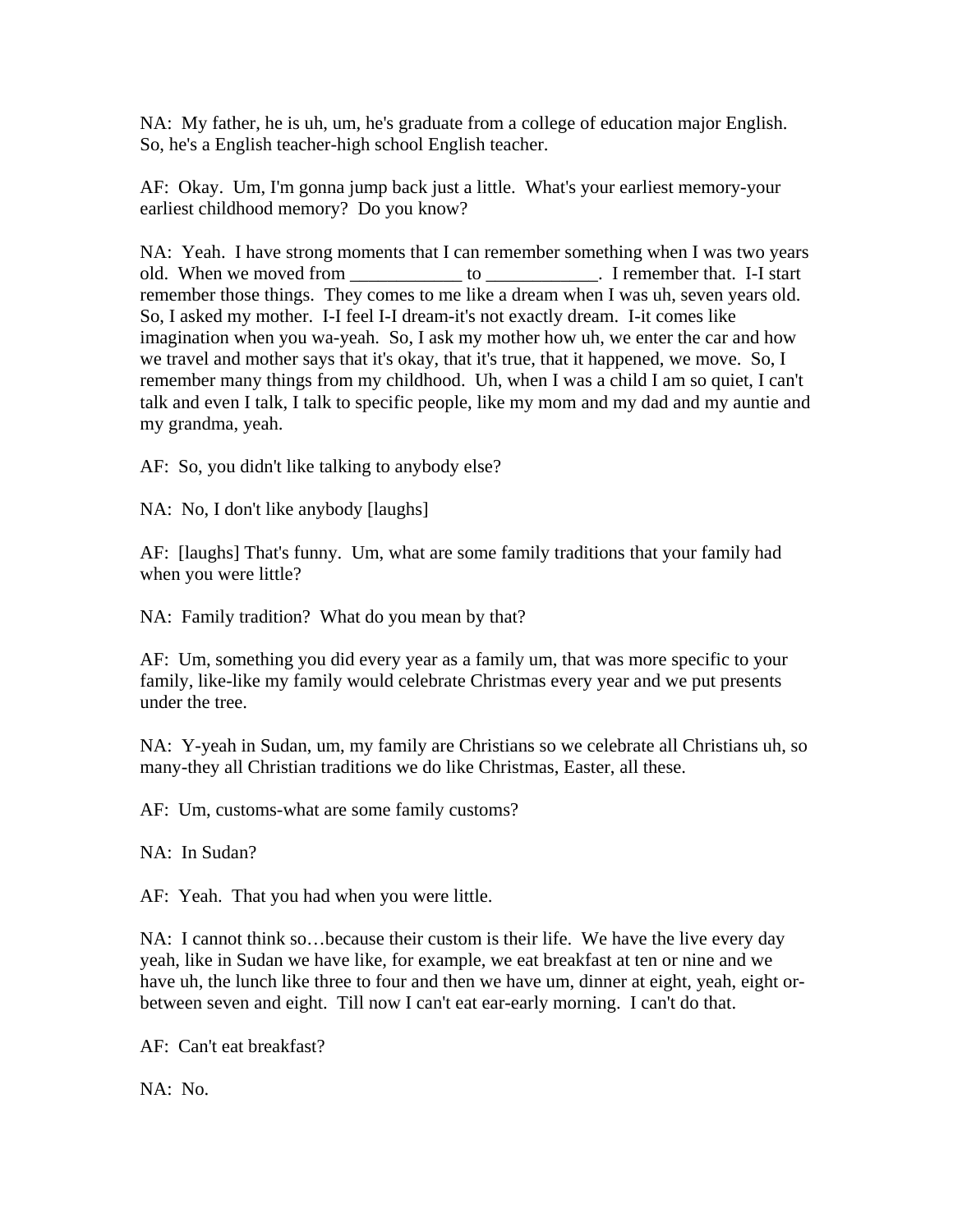AF: They-you-instead, you have a cup of tea or-

NA: Yeah, I just drink tea in the morning and then-

AF: And then you wait until-'till?

NA: Yeah, until I get back and then sometimes maybe I have a lunch like twelve but that is not-doesn't happen usually yeah, because I used to do this so, when I get back to my home I have like, a dinner, yeah.

AF: Uh, what is your favorite food-your favorite Sudanese food? Can you tell us about it?

NA: Yeah, yeah, yeah. We have the same food-the same Sudanese food most of us-the food that here like the-like okra or green vegetables are the bad for me. I like the starch and carbohydrates foods since I was-

AF: Starch and carbohydrates?

NA: Yeah, starch yeah, and carbohydrates like sugar, yeah. I tried to-to decrease that but, it's still my favorite food.

AF: [laughs] um…traditions…um…So, let's get back to your education. So, you graduated from high school then in, um, when you were like, seventeen you said?

NA: Yeah, seventeen-seventeen years-yeah, seventeen.

AF: And that was in Khartoum?

NA: Khartoum.

AF: Okay. And then you continued your education, right?

NA: Yeah, I entered uh, Khartoum University of Khartoum uh, in Khartoum.

AF: And what did you study?

NA: Yeah. When I entered the university, I-I was going to study pharmacy. Yeah, dentistry's not-it never been my-my choice. Even I didn't not wro-write that down in my admission form but, what-wha-what happened when I started there is uh, entering lab-I have lab allergies-chemistry lab allergies. I have allergies.

AF: You have allergies?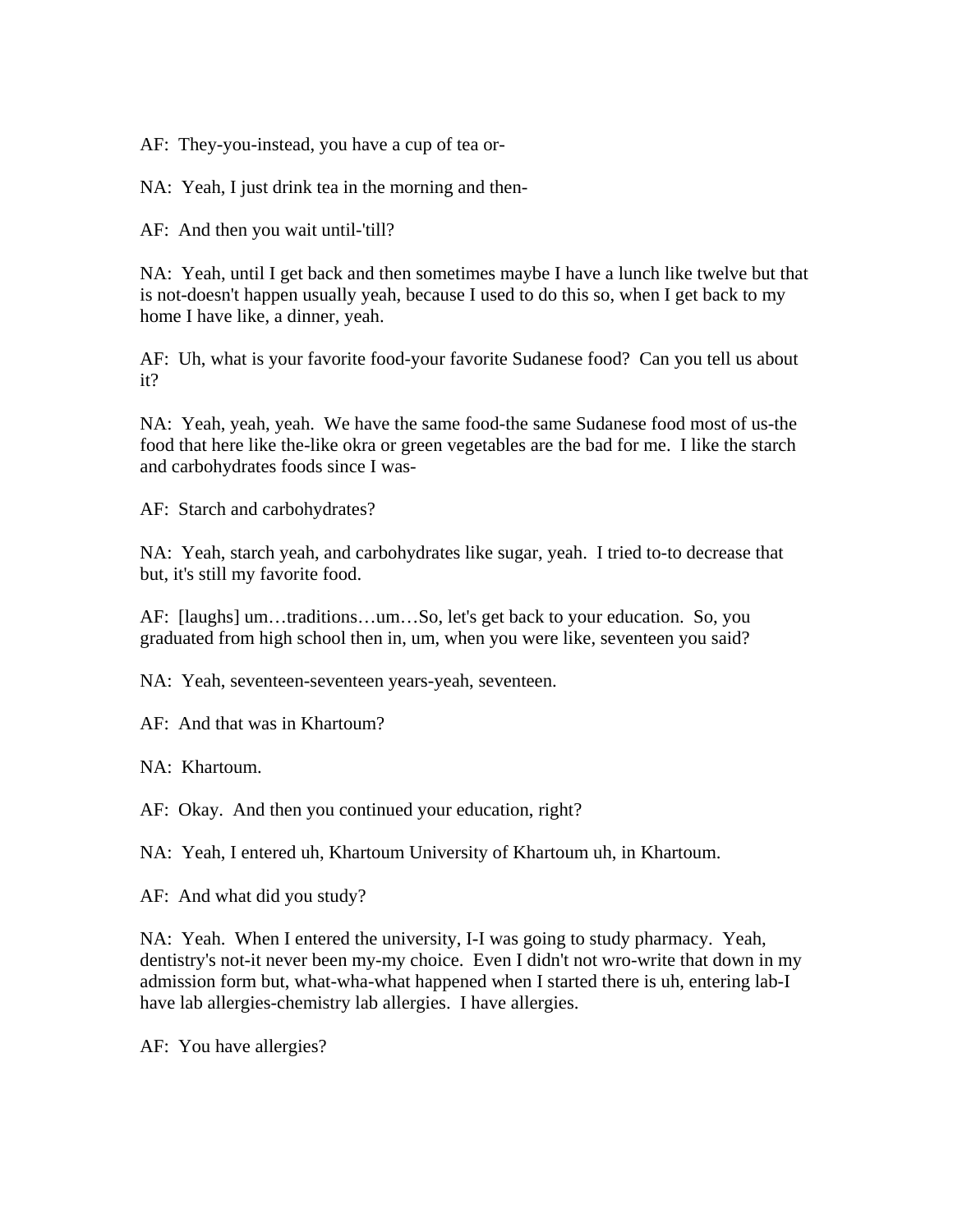NA: Yeah, I have allergies from chemicals. So, I started first year ha-very hard and then when I start second year, it become more difficult.

AF: The pharmacy?

NA: Yeah, when I started pharmacy school yeah, it got more difficult because, in pharmacy most of classes are labs yeah, every day you have-someday you have all day lab. So, it become difficult for me to attend uh, organic chemistry labs. So, from that point-

AF: You were just-you were allergic to everything?

NA: Yeah. I allergic to chemicals no so-who knows what kind of chemicals-

AF: So, you started sneezing or…?

NA: Yeah, sneezing

AF: …or just…?

NA: Uh, water eyes

AF: Uh huh.

NA: Sometimes I not able to see. I have like, asthma. Yeah, so at that time I-I wrote an application to the admission office of the university and after the a-the admission office refused my application because I still want to study science so-

AF: They refused it?

NA: Yeah, they-yeah they refuse it-they rejected my-they-they denied my application because they-they are saying that if I have a allergy to the chemicals, that mean all science schools they have-have lab. So, at last thing, I decide to visit the president of the university. He was a doctor, he was a physician in his clinic, yeah…

AF: You just went straight to the top?

NA: Yeah, yeah, because I can't reach him in his office. I am still a student and he is the president of university. And, what's the reason? No so-nobody can allow me to do that. So, I just went to his clinic at evening time and I talk to receptionist that I'm a student and I'm need to see, his name is called \_\_\_\_\_\_\_\_\_\_\_\_\_\_. I need to see \_\_\_\_\_\_\_\_\_\_\_\_\_.

AF: You talked to the-

NA: The receptionist, yeah the receptionist in his clinic.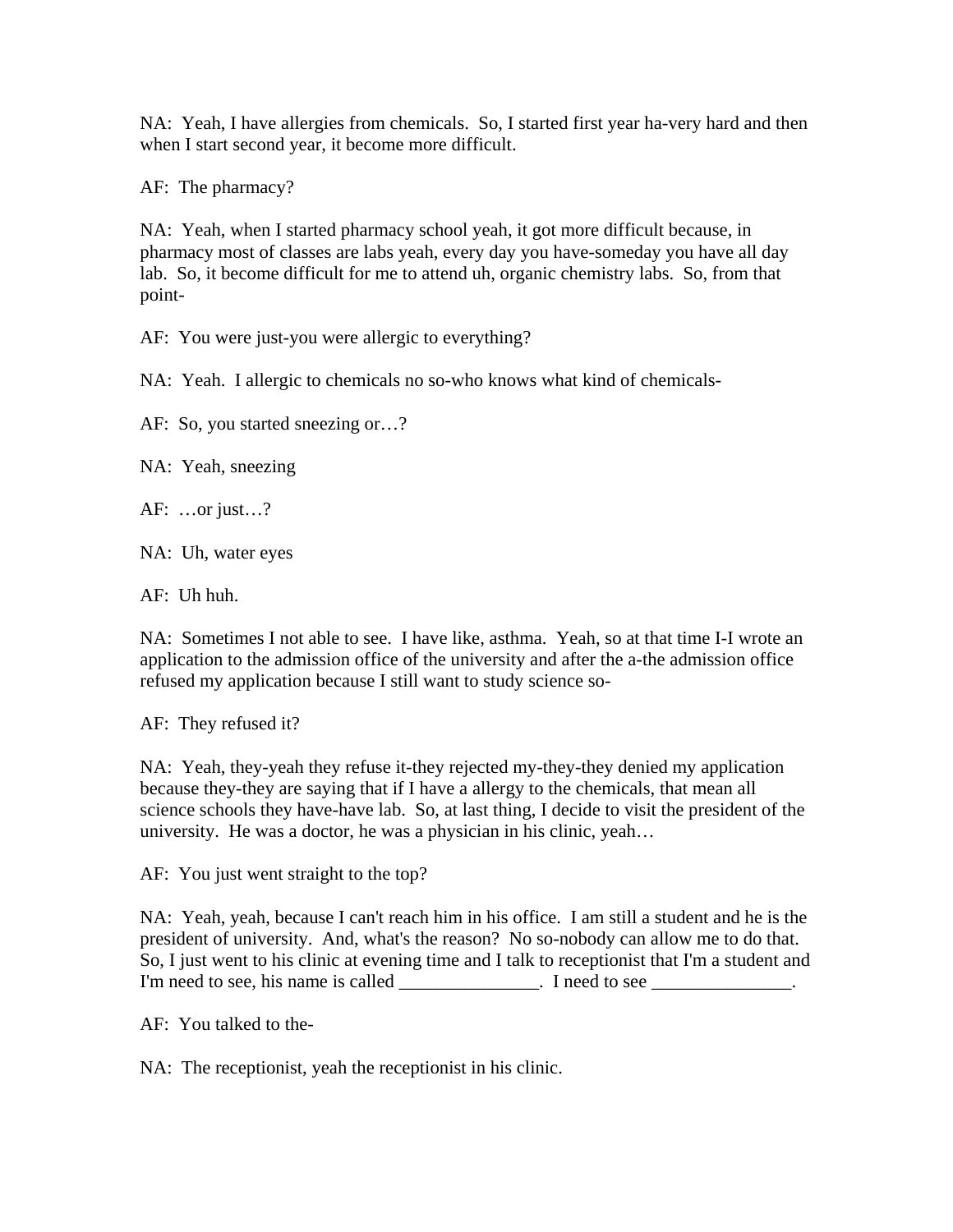AF: It was like-you said it was like, cleaning time?

NA: Yeah, clinic time.

AF: It was like

NA: Yeah.

AF: Like, it was time for him to go home, he's like on his way out the door? NA: There is no way, there is no-I need to see him anyway. So, I gave the receptionist my ID-student ID and-and after that, she came-she come-she came back to the office and she told me he said you will be the last patient-they thought that I was sick. I'm start waiting 'till 10 PM-ten-ten o'clock PM.

AF: You'd be the last patient?

NA: Yeah.

AF: So, you went-

NA: They thought that I am patient.

AF: Oh, oh.

NA: Yeah.

AF: Cause he's a doctor.

NA: So, and I-yeah, and I-I don't have to pay money because I'm a student, he's a student. So, when he comes around ten, I just-I feel scared and how-what I going to tell him? So, I left.

AF: [laughs]

NA: I lef-and I left my ID. I stay for one week and then I c-come back again.

AF: Did you leave your ID on purpose?

NA: Yeah, in his office-his office.

AF: On purpose?

NA: Yeah-no, I just-

AF: You just forgot it, you're like?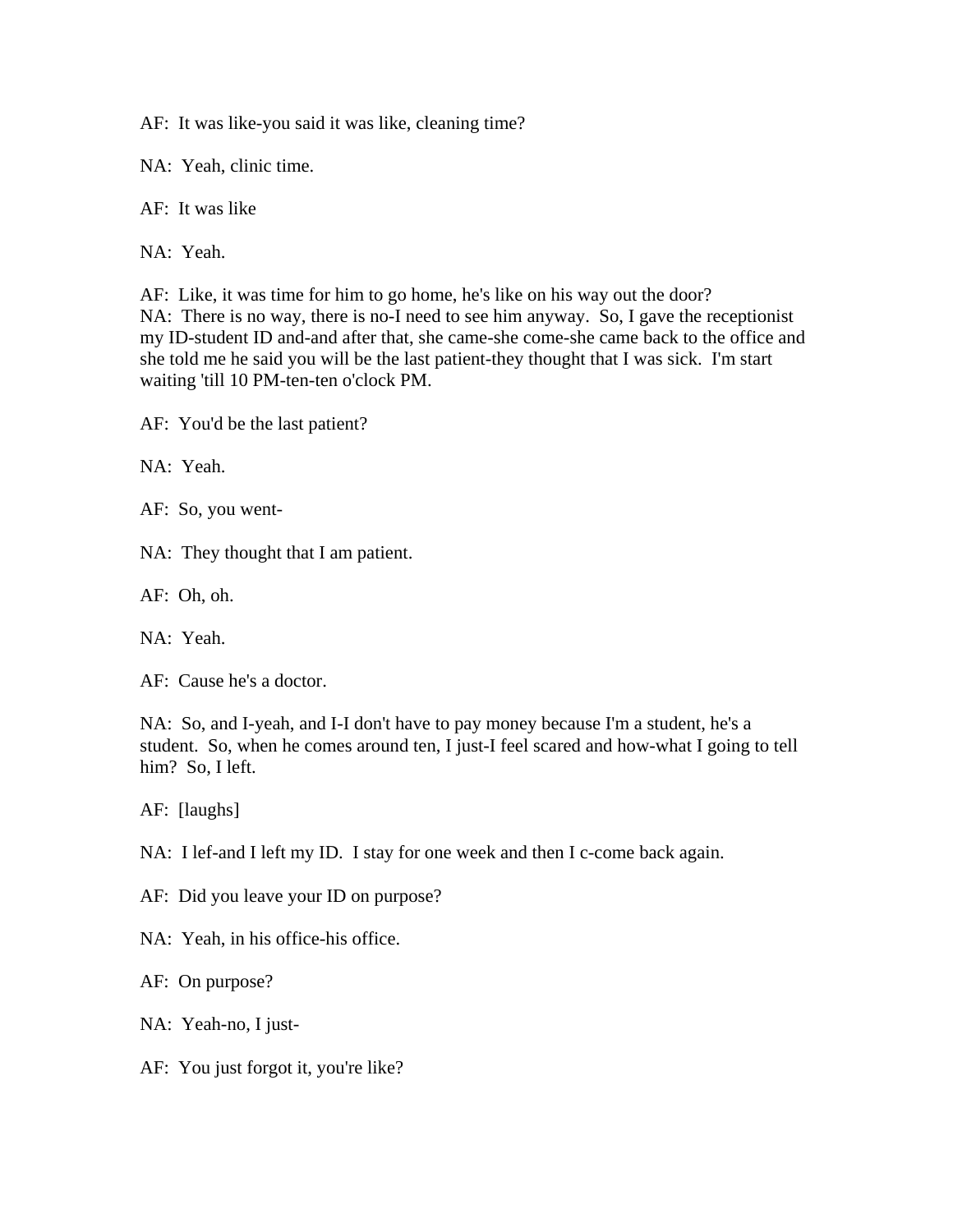NA: No, I didn't forget it but, there is no way-yeah, I feel scared and I feel fear and from him-what I am going to tell him? He is the president of the university and I am not sick

## AF: [laughs]

NA: and he thought that I'm sick. So I left and stay for one week and then I decided to needed to go back again and bring back my ID. So, at that time, I talked to the receptionist again, I want to see \_\_\_\_\_\_\_\_\_\_\_\_\_\_\_\_\_\_. The receptionist says that, last time you left your ID and he's still keeping that

# AF: [laughs]

NA: he's still waiting for you. So, she-she talked to him that in phone, that she's here, that student she's here today and sh-she wants to see you. So, he said, let her come in. At time, I don't know how I feeling. Yeah, I just get in his office and I sit down and he told me, can you tell me exactly what do you want? Yeah, I get confusing.

# AF: [laughs]

NA: Yeah, but, I told him, yeah, I'm a student in the college pharmacy and I have allergies with-in especially with organic chemistry lab and the-I have to be transferred to another college and the admission office says that uh, they said y-they have to transfer me to a college-of \_\_\_\_\_\_\_\_or business administration or \_\_\_\_\_\_\_ and I don't want to study those. He told me, okay, what do you want to study? Can you tell me? I just keep silent. He told me, know you have to do the one because now you take attempt to come to me and, since I become the president of this university, I-I-I-I didn't used to see students in my office because this is a clinic and I you-and-and you decide to do that so, tell me, what kind of study do you want? Do you want to study medicine or uh, dentistry or agriculture? What do you want to study? I told him that I want to study medicine but, if you transfer me to dentistry, I don't have a problem. Yeah, at that time, just wanting to come to my done-I didn't mind from where I have that because I don't like it at that time-I-I just-

AF: You don't know why you said dentistry?

NA: Yeah, I don-I don't know-know why I say dentistry.

## AF: [laughs]

NA: I just did, yeah. So he told me, okay, just go to the dean of the college of dentistry and tell him that you want to transfer to college of dentistry. I tell him-and I am agreetell him that the president of the university agree to transfer me without paper, without anything. I tell him, okay, how he going to believes me? You have to write something for me, he tell me, no. Go talk to him. I know you can do that because what you did now is not something easy for a student to do. So go to that dean and talk to him and after that, he will call me and I will discuss to him everything. So, the dean also of-uh, the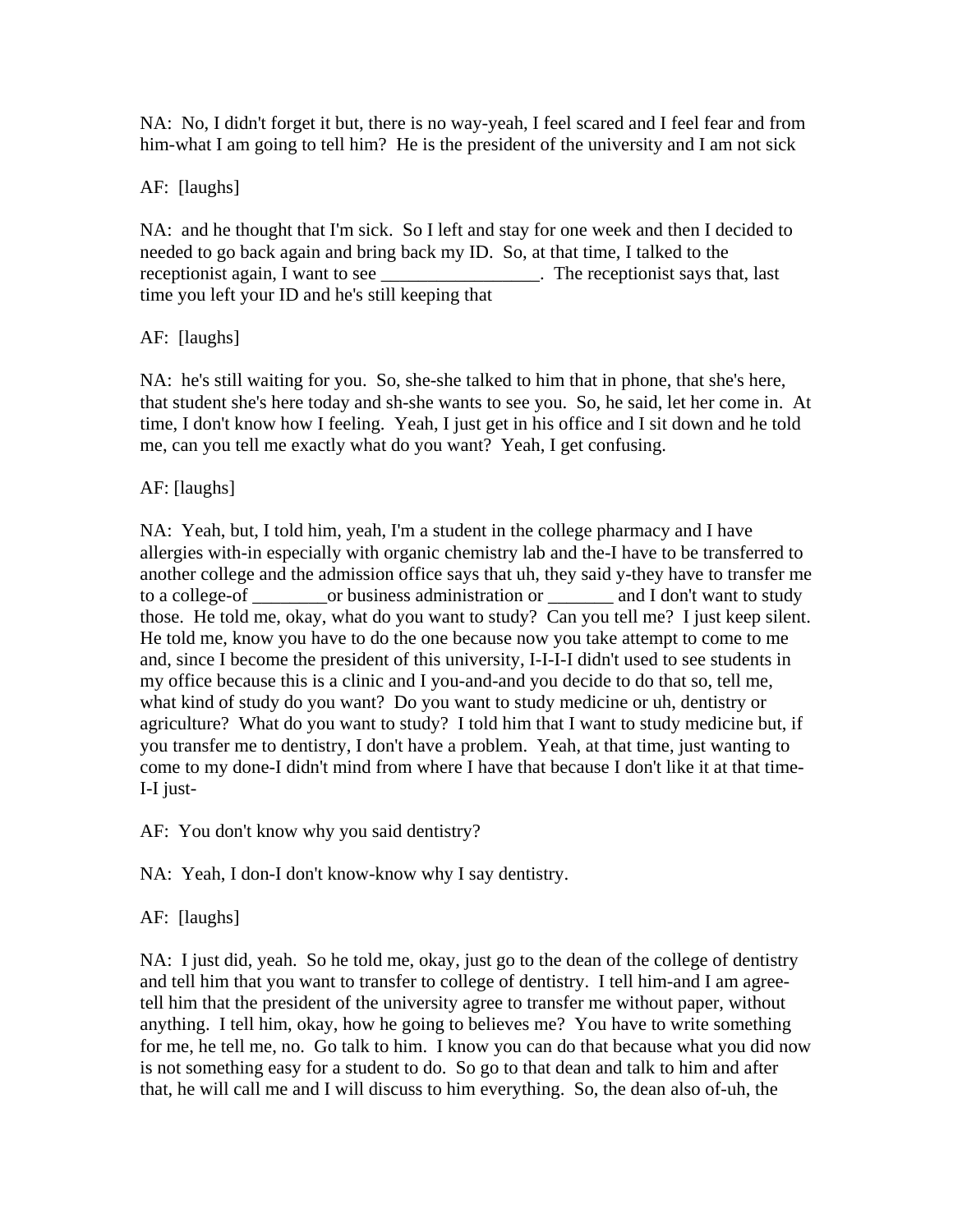dean of the dentistry's not-yeah…it seem to me that he's bad person for me, yeah. So I just came uh, after I done with that I feel there is nothing, there is no solution for my-my problem.

AF: Cause you didn't like the dean of dentistry.

NA: Yeah, I didn't li-how the dean going to rely that-how I am going to tell him, the president of the po-give me paper or not for that? So, I talked to one of my friends. She was-at that time she was graduate student and we stay in the dorm together and I talk to her-I need to see the college of dentistry and Professor \_\_\_\_\_\_\_\_\_\_\_\_\_\_ told me to talk to him. She told me, go-go that dean. I repeat the same thing-I just go to the receptionist and told her, I want to see the dean and she told me, what's the reason? I told her, I don't know, just I want to see him. Yeah, he-she told me come-come after two hours. When Iwhen it's two hours, I came back but, I feel also, there is no reason to talk to him. So, I escape away [laughs] that appointment. I stay for one week again-

### AF: You just left?

NA: Yeah, I left. I stayed just for one week and then it-come-the dean back and I tell her, I want to see the dean. When I-while I talking to the re-receptionist, the dean comes out from his office and he looks at me and he said, are you Niapat? I told him, yes. Okay, last time you have an appointment with me and you miss that appointment. Can you come in to me and tell me what do you need? So we get to the office and then I tell him that like, I visit the president of the university before two weeks and I tell him that I want transfer-to transfer from college of pharmacy to college of dentistry. The problem that dentistry superior than-than uh, pharmacy. So he told me, what was the reason? What the reason? And, where you meet with \_\_\_\_\_\_\_\_. I told him I meet him in his clinic and I have allergy so I can't continue study pharmacy. He told me, okay, all this I need to talk to him on the phone so come to me this afternoon and I need to talk to admission office-university admission office first. So when I came in afternoon, he told me that no, I'm sorry, because the admission office refused that they say you gone, transfer from pharmacy to dentistry you can't do to get down to agriculture but, to get up, you can't do that. So, at that time I decide to go to the office of the president of the university and I talked to receptionist there, I told her that like, before two weeks

\_\_\_\_\_\_\_ told me-he agree for me to transfer from-to college of dentistry but now the admission office refused. She said, can you write that down for me because I cannot-I can-I can't believe what are you telling about? So I-I write the application again and-and second day he decide and he talked to the dean of the college of dentistry, he said, I am president of this university and this is my decision. I want Niapat to transfer from college of pharmacy [laughs] to college of dentistry.

## AF: [laughs]

NA: Everyone was-everyone was surprised how that had happened because they say that \_\_\_\_\_\_\_ is a bad guy and he's not good person so, how he do that to you? I told himthem, I don't know and, without the permission from admission office. He said, I don't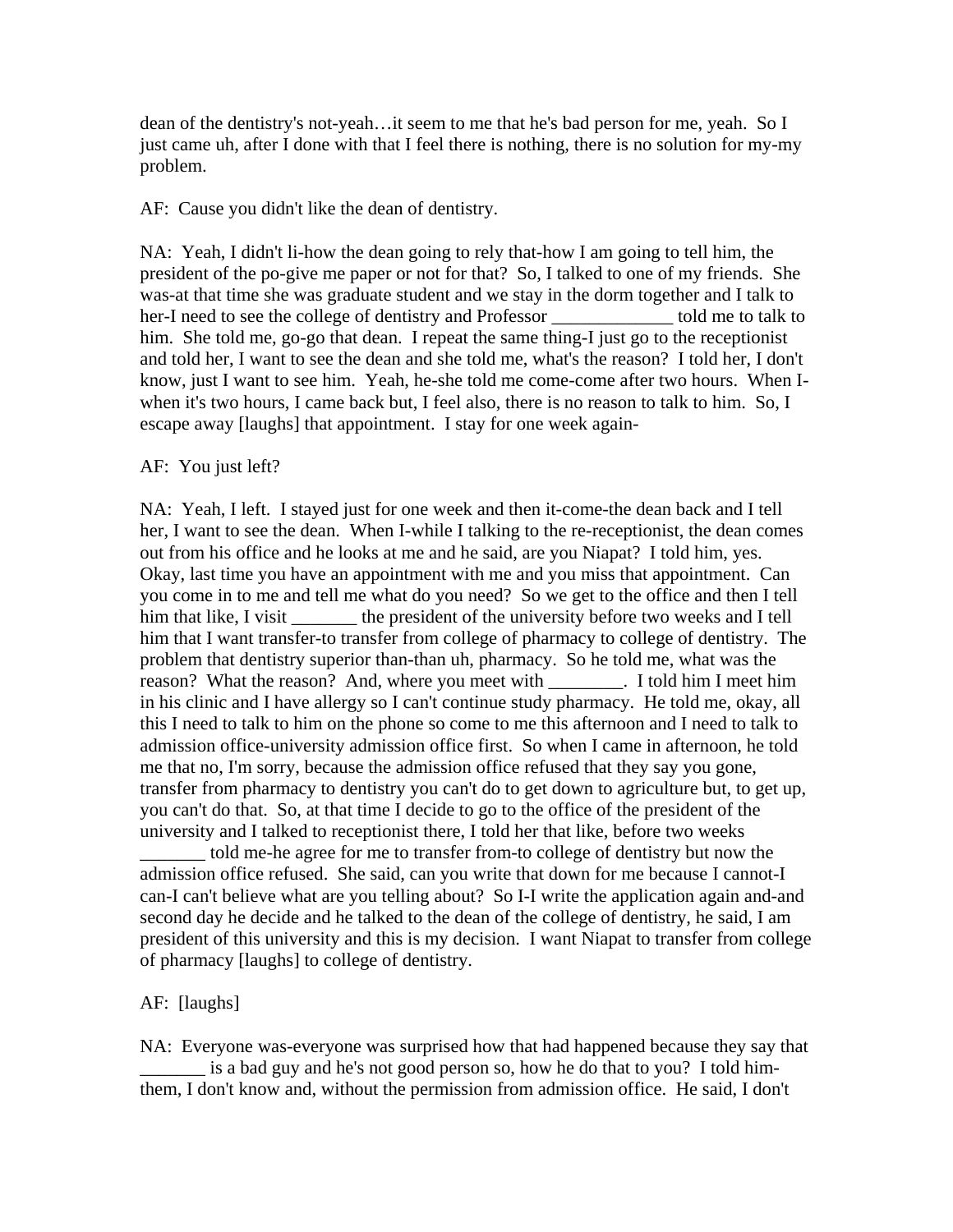care. I am president of this uh, university. So, the admission office-the director of the admission office, he become too upset from that and-and he's still keeping my papers. He's supposed to write the agreement that this student has been transferred from college of dentistry to college of pharmacy to dentistry but he doesn't want to do that. I started to study dentistry as a resident said and the dean of college agreed but he didn't want to write them to transfer my paper work so at last he did. And I studied dentistry and I feel that I was happy and that was my best place. And now this prof. he has a program. A TV Program yeah, medical. The President of University on Sudan TV now. So sometimes when I look on TV when I look at him on TV I don't know I have to tell him, whatever I do I don't know how I can tell him what he did to me, and he is still young, and I hope when I go back to Sudan someday I can visit him, laughs, because he works hard with me.

AF: So you studied dentistry at the University of Kartum and you didn't finish your studies there, right?

NA: Yeah.

AF: How many years did that take?

NA: It is suppose to be five years, but because of the tent of the war in Southern Sudan they use to close the Universities for sometimes 6 months, so I studied from 1992 until 1998 so,

AF: And then you graduated from the School of Dentistry from the University of Kartum, in '98' and you started practicing dentistry in Kartum then?

NA: Yeah I started doing that and after that I really practiced dentistry in Kyro, Egypt at University of Kyro.

AF: Why did you moved from Kartum to Egypt.

NA: Yeah, I feel insecurities in Sudan and not political. But the problem, I have relatives use to in what is called Espian, a movement in Southern Sudan so after I graduate from the college of dentistry I face many problems., yeah, just because I have relatives in Southern Sudan.

AF: Something I don't think we covered, what, is that you are Dinka,

NA: I am Dinka, but my relatives-

AF: And is it your Dinka relatives that-?

NA: No, my family part of my family in that war so they mean to me, to hurt me a lot.

AF: And they could tell you were related to them because of your last name or?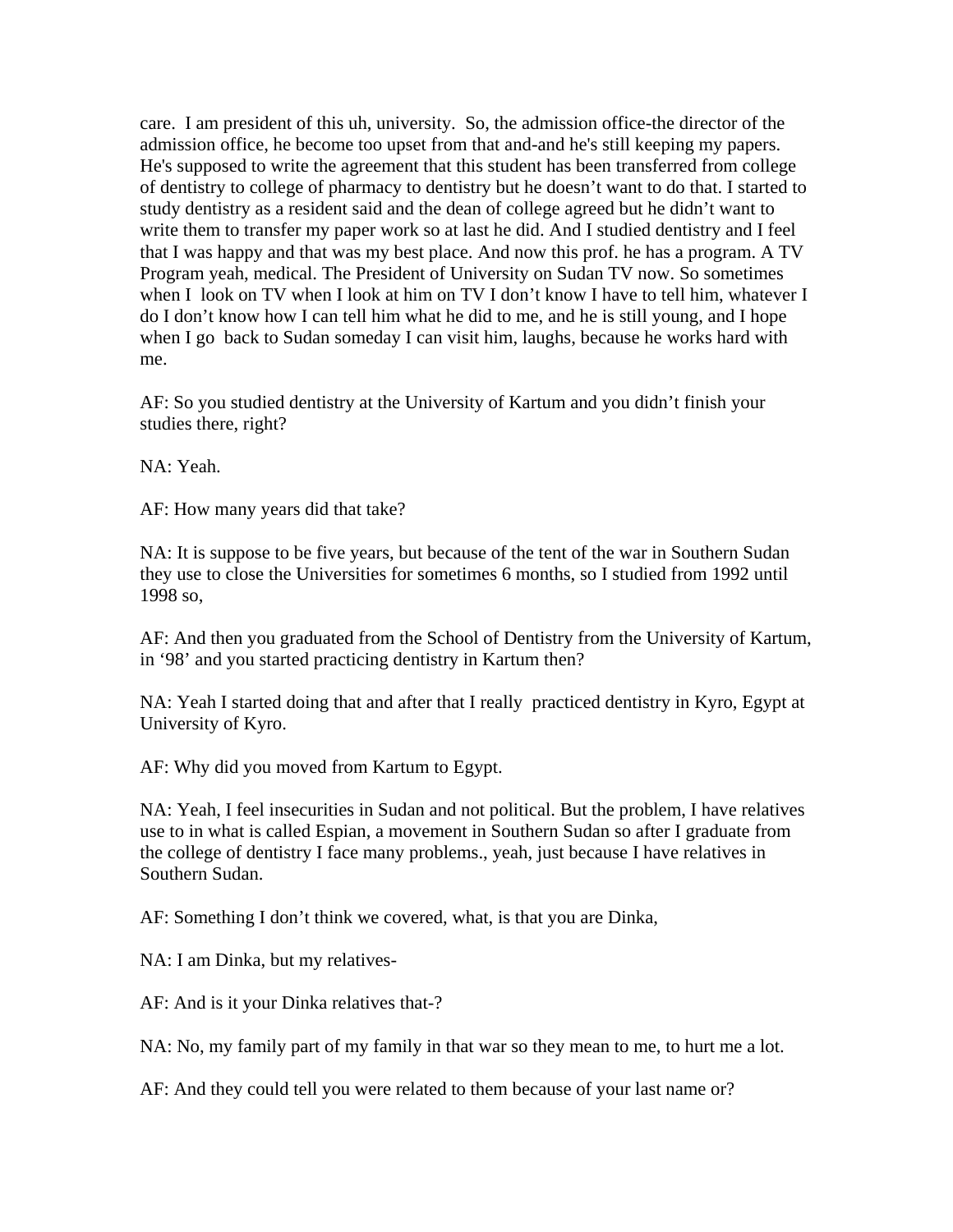NA: They know because they know, for many reasons they can know because of their security in Sudan, like FBI here if they want to know about you they can do.

AF: So they have their eye on you be-

NA: Yeah even when I study the University I face many problems, yeah like discrimination or many problems, yeah

AF: Like how did they discriminate against you at the University? What would be an example?

NA: Yeah, like when I graduate from University, yeah nearest example would be I can did in my exam well, but sometimes I can get negative results. I don't know why.

AF: Like you can do well on an essay-

NA: Yeah, essay everything would be one, but I can't do well, and there is no way to review your exam in Sudan.

AF: So you felt insecure in Kartum because of your family members who were more involved politically. You felt the Government did not-

NA: Even my processing, it was difficult to get a job everything was difficult for me, yeah so that time I decided to leave Sudan.

AF: Even to get a job in Sudan?

NA: I get a job but in the western war line areas but that is too dangerous for me.

AF: When was it you met your husband?

NA: Yeah I met my husband when we were in high school, when I was 16 years old and I think he was 20 something, twenty-four or three of twenty five years old. But at that time you cannot date at that time, in Sudan when you are sixteen that is something strange.

AF: You can't date? Until you are how old?

NA: That depends on families, there is no like 18 or 20 but for me I think the main reason I was busy with my school

AF: So it was your parents-?

NA: Yeah, my parents encouraging me a lot to do school work so I feel I do not have the time to date somebody or waste my time doing that if I cannot give a time for him to talk to me he just write me letters. I just didn't have time to do so. And after that I he came to the University, 1994 I think, and I still refuse him, I told him that I still study I do not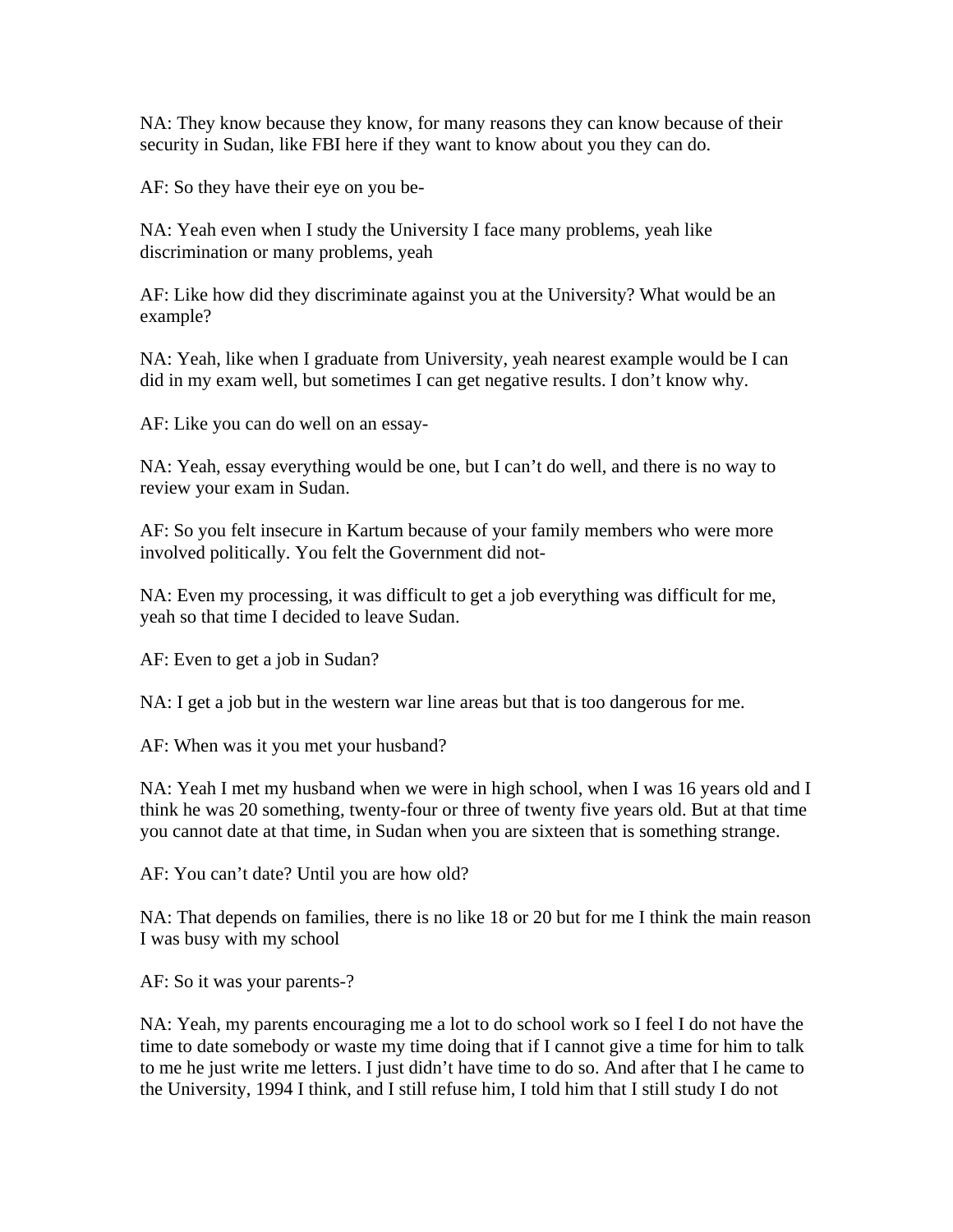have the time and for financial reasons he leave the University and came to Egypt looking for best place to study so after I graduate from the University in 1998 I came to Egypt, the purpose of that journey, I just follow my brother. Because, after he done with high school the government recruit them to military services, to go to the army and my parents don't want my brother don't want my brother to do that.

AF: The country-

NA: Yeah it is the law in Sudan after boys, enforce all graduate high school graduate students to work in military services for two years and after that they start University

AF: but your parents sent him to Egypt instead.

NA: yeah sent my brother to Egypt, but he was 16 years old. So need somebody to bring him to Egypt so after I graduate I bring him to Egypt with him and I meet my husband again and from that time we decide to marry then I go back to Sudan, I stay in Egypt for two months then I went back to Sudan after I start my job and I get many problems.

AF: More problems because of discrimination?

NA: Yeah more discriminations.

AF: And it's mainly because of your last name and your association with-

NA: In general maybe that, that can be a reason, but in general Northern Sudan and Sudanese they don't like Southern Sudanese they don't like, so when you work with them you can get problems as when you work with a supervisor who doesn't like you, so I decide to leave that job and come to Egypt. So my goal was to come to King Nairobi where's my uncle is there and I can practice my dentistry there in Nairobi or I can work with, I can get a job with international organization that surface in Southern Sudan

AF: that was your goal at that time.

NA: yeah at the time. But when I came to Egypt my uncle who was in Nairobi, he visited Egypt once upon a time and he advised me to apply to the refugee asylum

AF: The refugee what?

NA: Assylum

AF: Assylum?

NA: Yea, all of the east states of the United Nation because he thinks that area is too insecure for us.

AF: Nairobi was too insecure?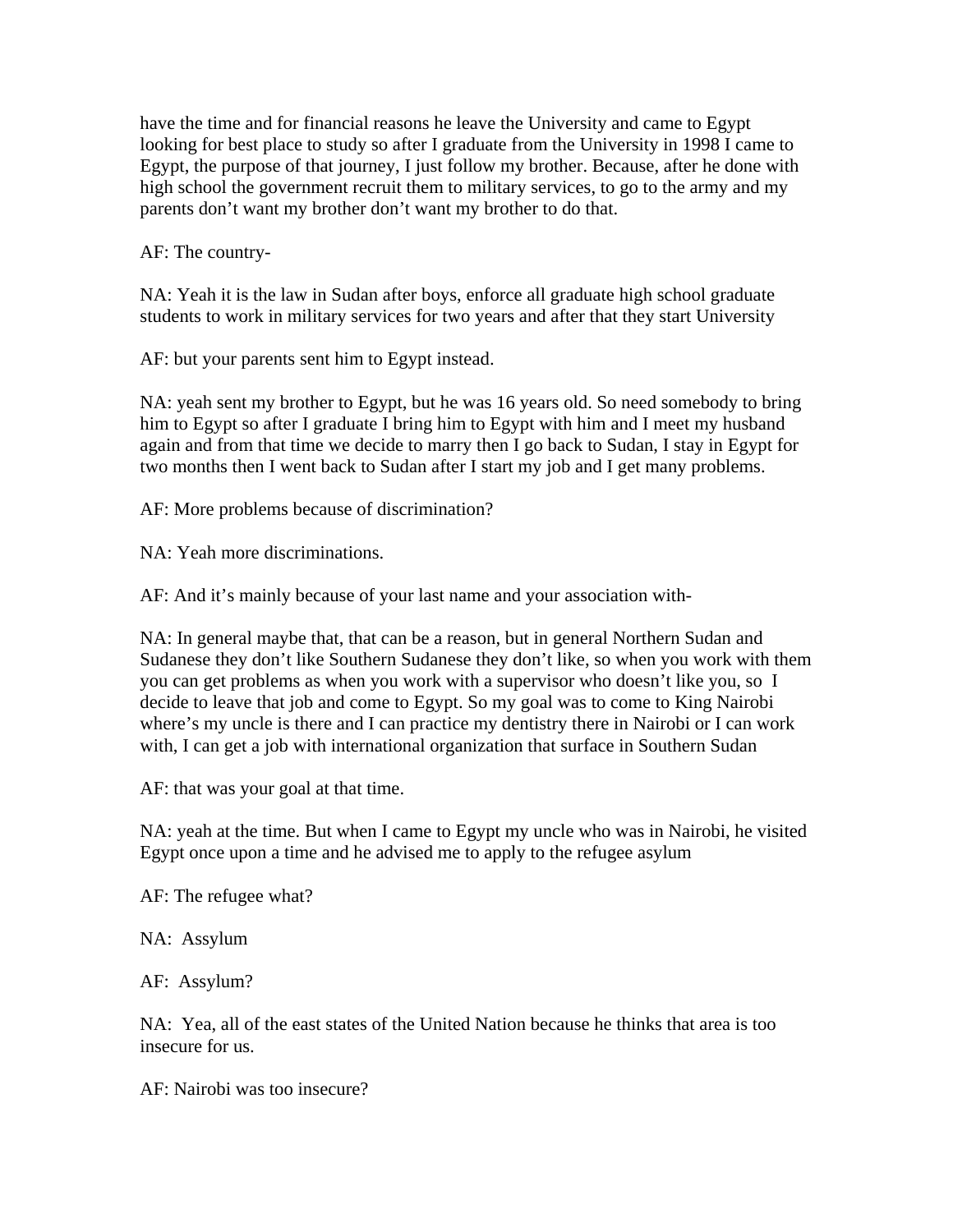NA: Yea, yea because he saw that when I, if I get a job with organizations that work in southern Sudan that would be too hard, too hard for me to lose that job, so he decide that it is better for me to apply to the United Nation and if they accepted me-my case-you could go to western countries and there you can get jobs to continue your education. And if there better until there will be peace in Sudan, so I get filling out my application with my case with what I face in Sudan and I had interviews and I case at that time and after they give you, after they look at your application, they send your name to an organization called IOM which actually is International Organization for Migrants or something like that. It's called IOM. IOM prepares you to do interview with the INS. After INS has said to you "You can come here to the United States."

AF: What was wrong with Egypt because you were there-you went there to get away from what was going on in Sudan and it was okay for awhile, but then?

NA: No, yea I went to Egypt because it was easier to travel to, it's easier to get a visa to go to Egypt but I can travel from Sudan to Nairobi, Kenya, but that is difficult. And I don't have the time because they want me any time and they were looking for me so I decided to go to take the easier way.

AF: Why not stay in Egypt though?

NA: In Egypt there is no job.

AF: There's just too many people there.

NA: Yea.

AF: Because everyone

NA: Yea even Egyptians and Muslims they were not working, yea so for people it would be more difficult so I practiced dentistry in Egypt because it was free I guess I want to have experience.

AF: You worked for free during dentistry?

NA: Yea, yea.

AF: Okay. So then you applied to the United Nations refugee-you put in your application for that and how long was it?

NA: Six months.

AF: Six months?

NA: Yea.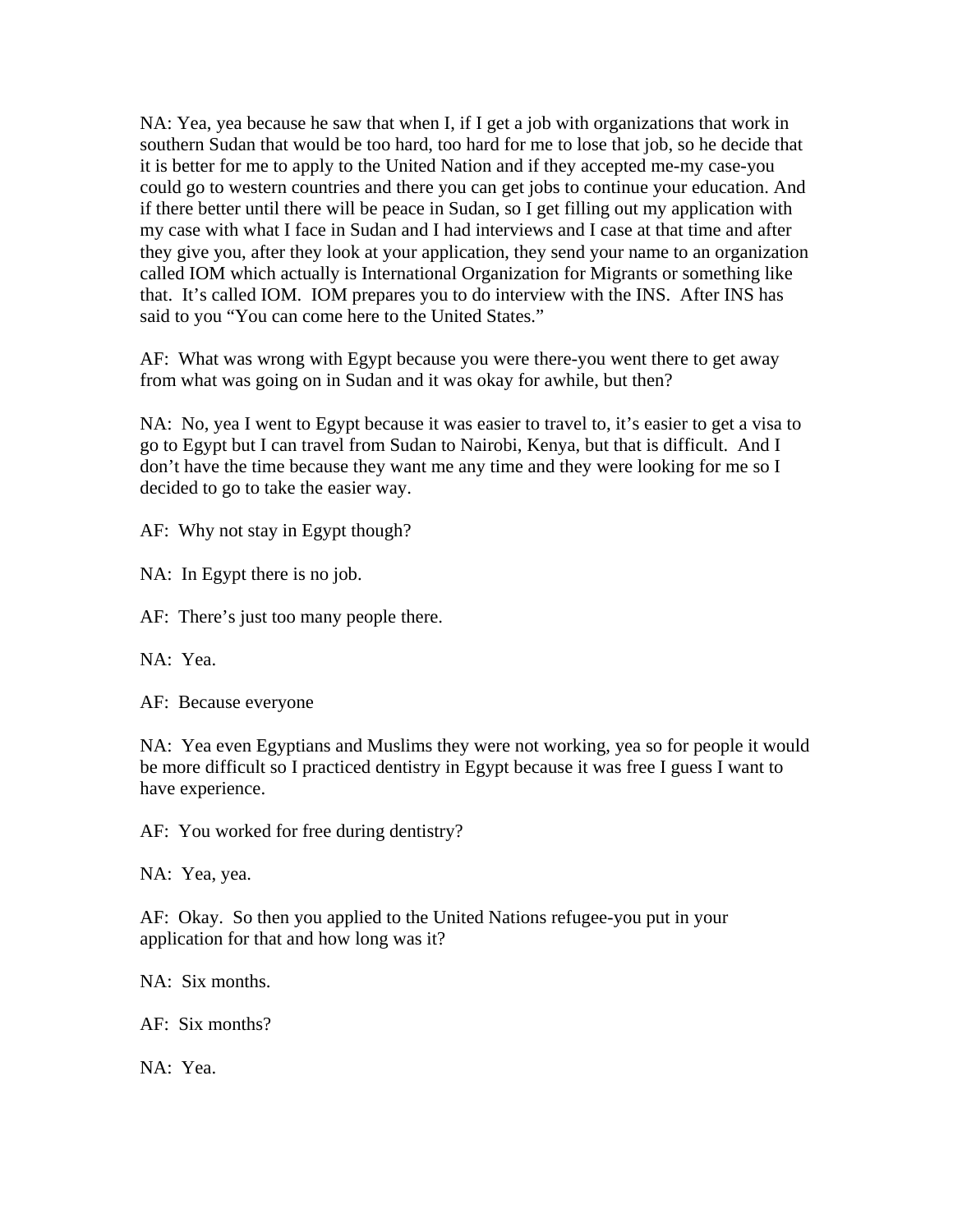AF: And then how did..they got a hold of you and said "Nypiat, your-

NA: Yea,

AF: Come in on the seventh?

NA: Yea, because they have a wall like here they put the name and application and have intercepted or accepted or denied application. If you find your name on the acceptance group that means they accept you.

AF: And they just how do they do they just give you a date and a plane ticket or

NA: Yea, after you turn in your application, they give you a date for interview and after interview usually the result appears in after two weeks or three weeks.

AF: Okay.

NA: And then you can, they give you another appointment to do I.D.

AF: To do what?

NA: I.D. Yea, and then after that they transfer you to countries some people they transfer themselves to their names to Canada Embassy or to Australian Embassy or to the United States Embassy.

AF: Do you have any choice in what country?

NA: Yea, you can. Yea, sometimes you have a choice. They prefer for single people or who have big families to go to Australia or Canada because they support families more than the United States but if you are single or just married yea, you can send your name to the United States.

AF: So you requested the United States?

NA: I didn't request it, but they sent my name.

AF: You did not request it?

NA: Yea.

AF: What did you request?

NA: No, I think sometime I did not have a choice. I just went to areas that I can feel free and get education and get a good life. Yes.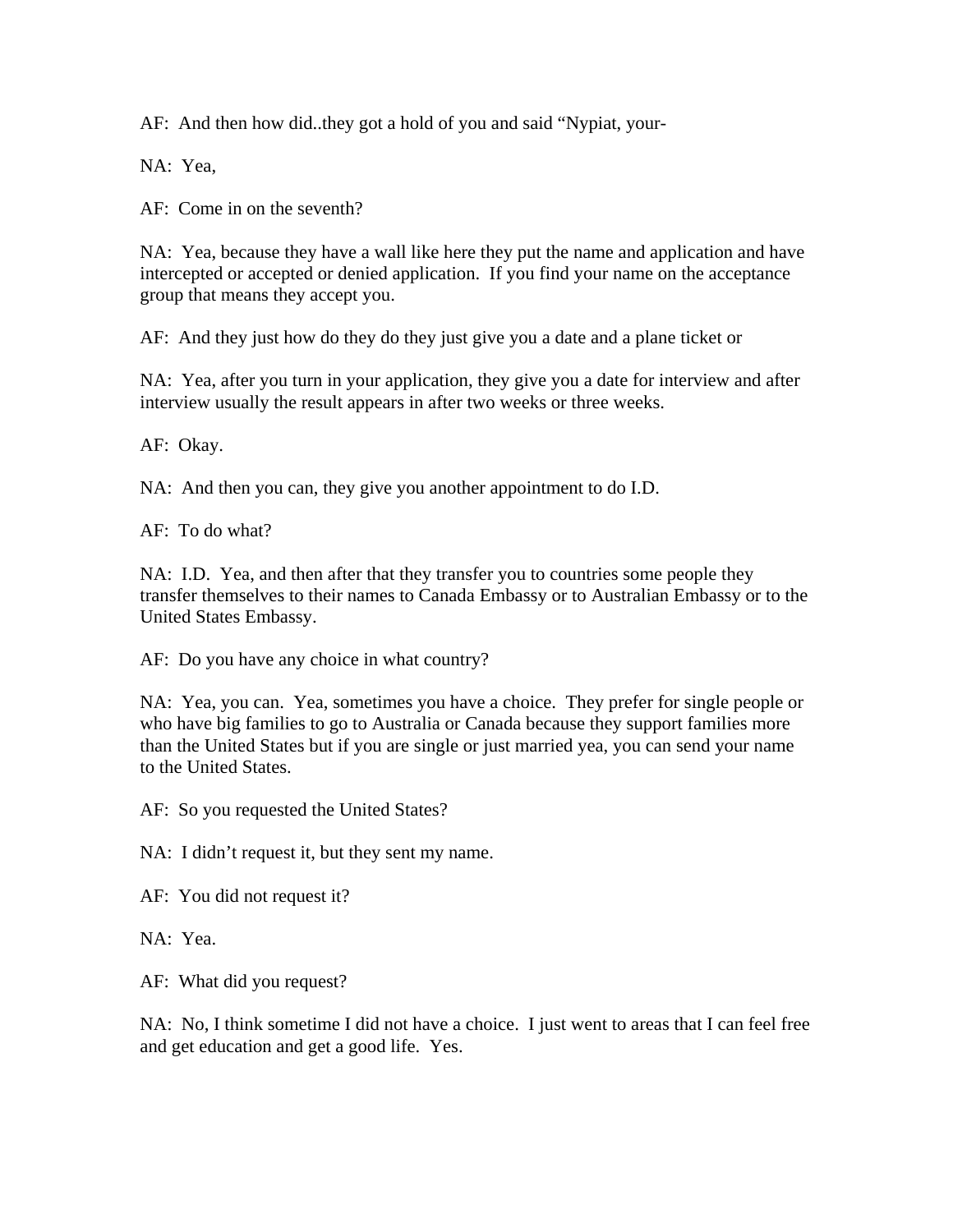AF: And you..that's what you requested, so they sent you to

NA: Yea, I was afraid to come to the United States because my husband also, he has been accepted in Canada, yea, to go to Canada, because he has his brother there, his younger brother, but I don't see us to go to Canada. It is too cold there. It is better for us to go to the United States. (laughs)

AF: So, you had him switch to go to the United States?

NA: Yea.

AF: And how did you what was your knowledge of the United States up to that point?

NA: I think in Sudan the education in Sudan is a give the students more information about many things. Yea. In Sudan you can ask everybody in the school about the United States and they can tell you about the United States because they have good geography about the United States so I studied geography, United States geography when I was admitted to school, the second year of my school and I still remember the teacher. Her name was Gool Fatima. She was a good teacher and we studied the geography of the United States. And I was as good of student of that also. Yea, I got perfect grades on that class, so I feel I know everything about the United States, even the history. I know part of the history of the United States. So, for me, nothing new. But when I for example when we came to the United States we went to the Salt Lake City, Utah

AF: That's where you first went.

NA: Yea, and I told my husband, you know, this is where we are going to cross mountains. He say "what kind of mountains?" I told him we are going to cross the Rocky Mountains.

AF: You knew

NA: Yea, I know everything, yea.

AF: Wow.

NA: Yea. So when I came to my sister's house I thought I just look into those mountains I feel it difficult to describe what was my feelings were like at that time but I can believe because in my life until that time I didn't admit to want to come to the United States.

AF: You didn't what?

NA: I didn't have a.. I didn't think that I'm going to visit the United States. I didn't have that goal in my life. Yea, when I was younger I feel that after I graduate from the University, I can go to the United Kingdom to study master university and then go back to Sudan. But the United States, I never wanted to be here.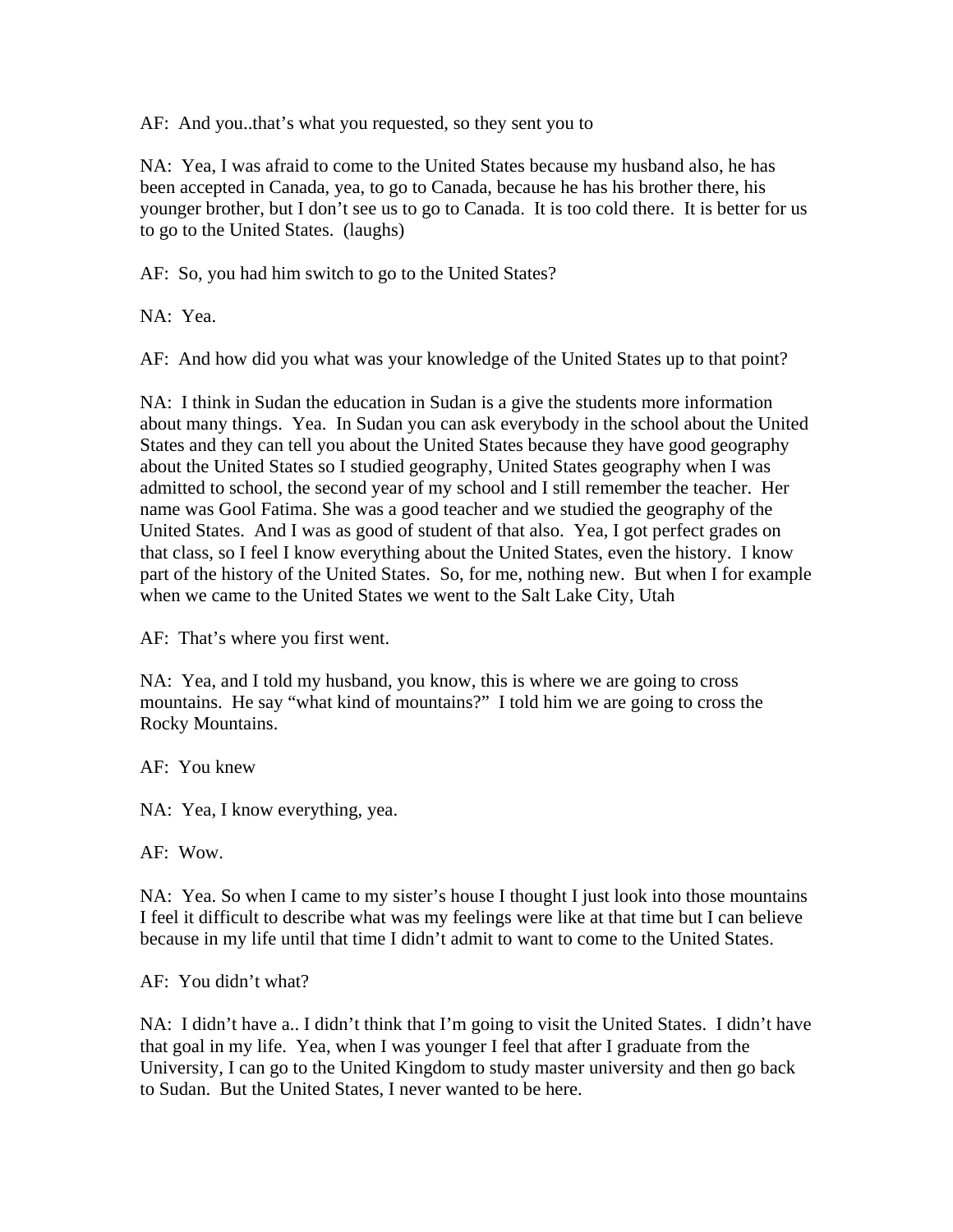AF: And why is that?

NA: The United States we have geography everything, but when we saw the movies from the United States, yea, we feel that it is insecure there is a lot of crimes here in the United States and we feel that there is discrimination about black and white all this movies. Yea. Give me the impression that there is no need to go to that country. Yea, I still know everything about it, but I still am not going there.

AF: What were some of the movies?

NA: I can't remember, but I saw a lot of movies.

AF: A lot of them?

NA: Yea, a lot of them. And Sudan TV there were a lot of movies, yea, so the movies even when I came to Salt Lake City, my sister believe in the best men apartment I can't sleep at night because I feel somebody is going to come into the windows

AF: Because of the movies?

NA: Yea and I was surprised because Salt Lake City is so quiet. Yea, there is no relationship between the movie, something in my mind and what's going on.

AF: There's no relation.

NA: Yea, I told my sister I told her "Are you sure this is part of the United States?" She told me yes. I thought there is not a lot of cars, there is not a lot of people, there is still everyone is staying in his home, yea, so-

AF: When you left Egypt, your plane wasn't a direct flight to Salt Lake City.

NA: No, no.

AF: Where did you go?

NA: We are supposed to take off from Egypt to the United States on December  $17<sup>th</sup>$ , but what happened, September  $17<sup>th</sup>$ , but due to September events attack of the world claimed to be-

AF: It was September  $17<sup>th</sup>$ , 2001?

NA: Yea.

AF: Wow.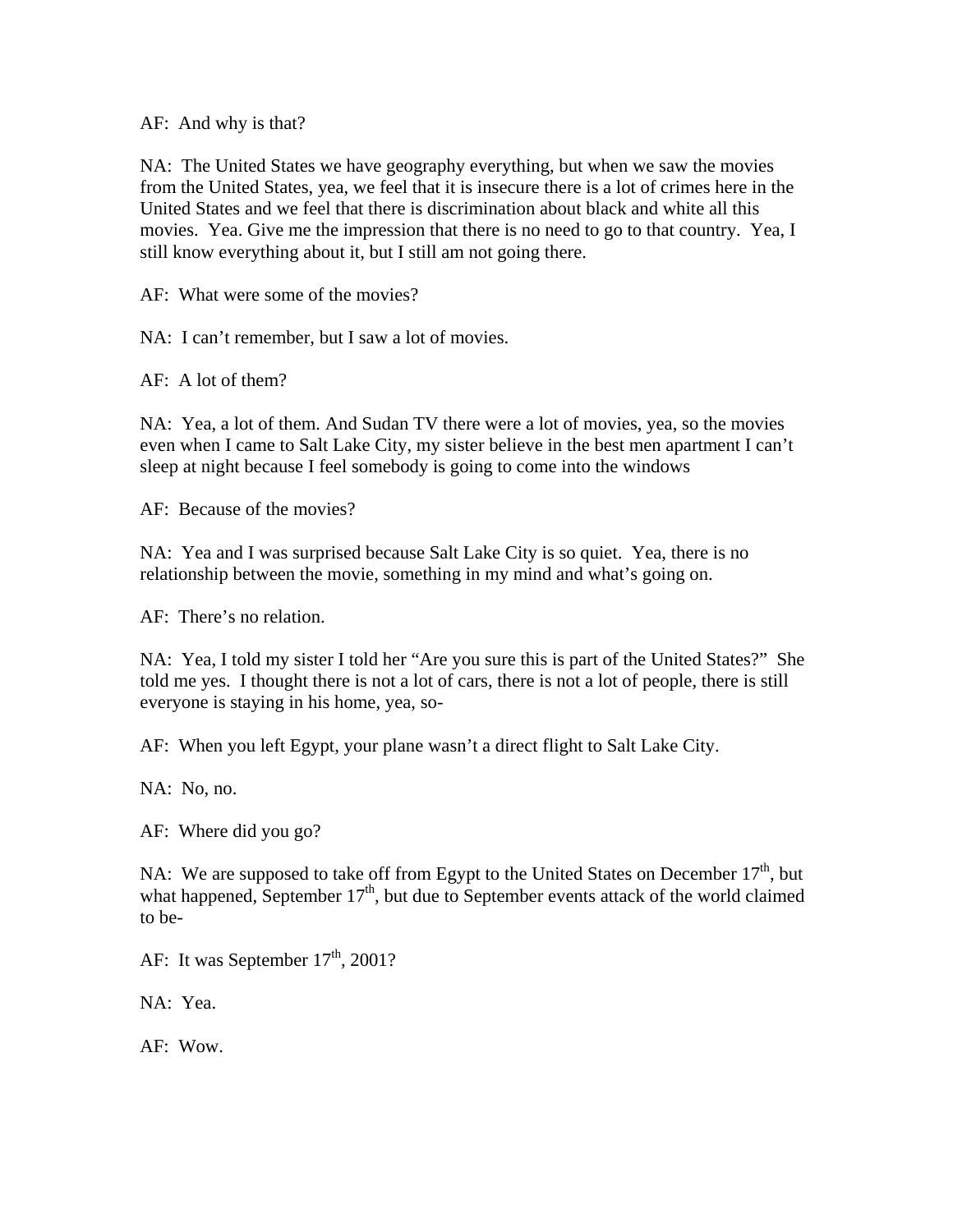NA: So what was supposed to be September  $26<sup>th</sup>$ , and instead of New York, we came through Chicago. Yea.

- AF: So you flew on what? the  $26<sup>th</sup>$ ?
- NA: The  $26<sup>th</sup>$ , yea, September  $26<sup>th</sup>$ . to Chicago.
- AF: And then Chicago to Utah?

NA: Yea. Chicago to Utah. We spend night at Chicago and in the morning we travel to Utah, Salt Lake City, and we stay there for nine days.

AF: Nine days?

NA: Yea, as in-

AF: With your sister?

NA: Yea, with my sister and then after we drove to Denver Colorado.

AF: After nine days with your sister, you had already, or you rented a car?

NA: No we took a bus.

AF: Oh, a bus. Okay, you went to Denver.

NA: Denver, Colorado

AF: And why Denver?

NA: That would be because my husband. There is no reason. My husband he has friends and relatives there in Denver, Colorado. And they told him that Utah is no good place to be so come to Colorado.

AF: They told him to leave Utah because it's a bad place?

NA: Yea, yea, you have to leave Utah. And it's not safe. All wrong.

AF: Even though your sister is there?

NA: Yea, yea and I feel I don't I there is something in my heart to do because my husband he just wants to travel to Colorado, so I tell him okay, let us go there and when we got to Denver, all that was false information, because Denver is insecure, big city, there is no job, we didn't find a job, we stay with his friend apartment for six months. He gets looking for a job for six months, but he didn't find, so he decided to come to Nebraska after that.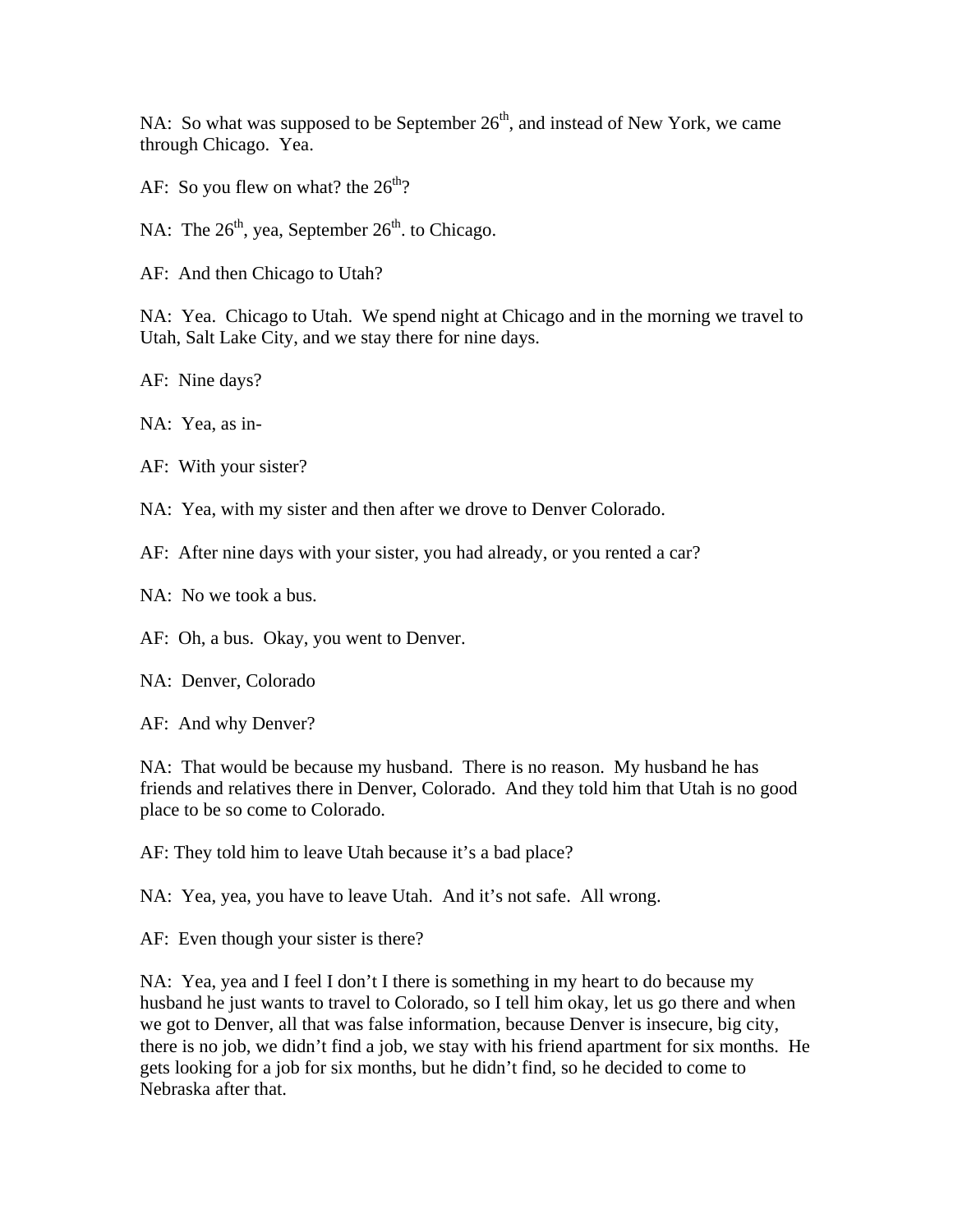AF: And why Nebraska?

NA: Because he visit Nebraska before with some of his friends and when he came to Omaha, he thought that this would be good place to live not Denver some people told him that in Nebraska, you can get a job, more than in Colorado, so we moved from Colorado and we came to Lincoln, Nebraska on April  $10^{th}$ , 2002, and I was pregnant with my 1st daughter, eight months pregnant.

AF: Wow. When was she born?

NA: She was born June  $17<sup>th</sup>$ , 2002.

AF: Okay, so then how was getting to both Chicago and then Utah? How did people welcome you? How did people react? How did you feel when you were there?

NA: In Chicago there is nothing to say because we just got to the airport and we stayed in a small room of some type or something like that and we stopped doing processing of to have INS took our pictures and I got my identification number so after that we entered Chicago at 3 pm and then we stayed at the airport until 9:00 and then after they took us to the hotel. I remember it was raining at that time and we spend night and then in the morning we took us to the airport again and then after that we fly to Utah.

AF: How did you feel in Utah then? Were people good?

NA: They welcome me because I have many relatives there in Utah, like my sister and my cousin, they welcome me and I was very happy in Utah, but my husband, he just think whole time about Denver, Colorado, and his friends there and his relatives there, so-

AF: So you didn't have any bad experiences. It was mostly good as far as arriving in Utah and in Denver and in Lincoln?

NA: Yea, in Denver we took a bus. That was a long drive it was like fifteen hours.

AF: A fifteen hour bus trip?

NA: Fifteen hours. Yea, we cross the mountains, the Rocky Mountains.

AF: Did you like the mountains?

NA: Yea, I like it, but I don't like Denver, for reasons I don't know, I don't like Denver.

AF: Okay, I'm going to go back to your marriage to your husband. What's his name?

NA: His name is called Kuleng.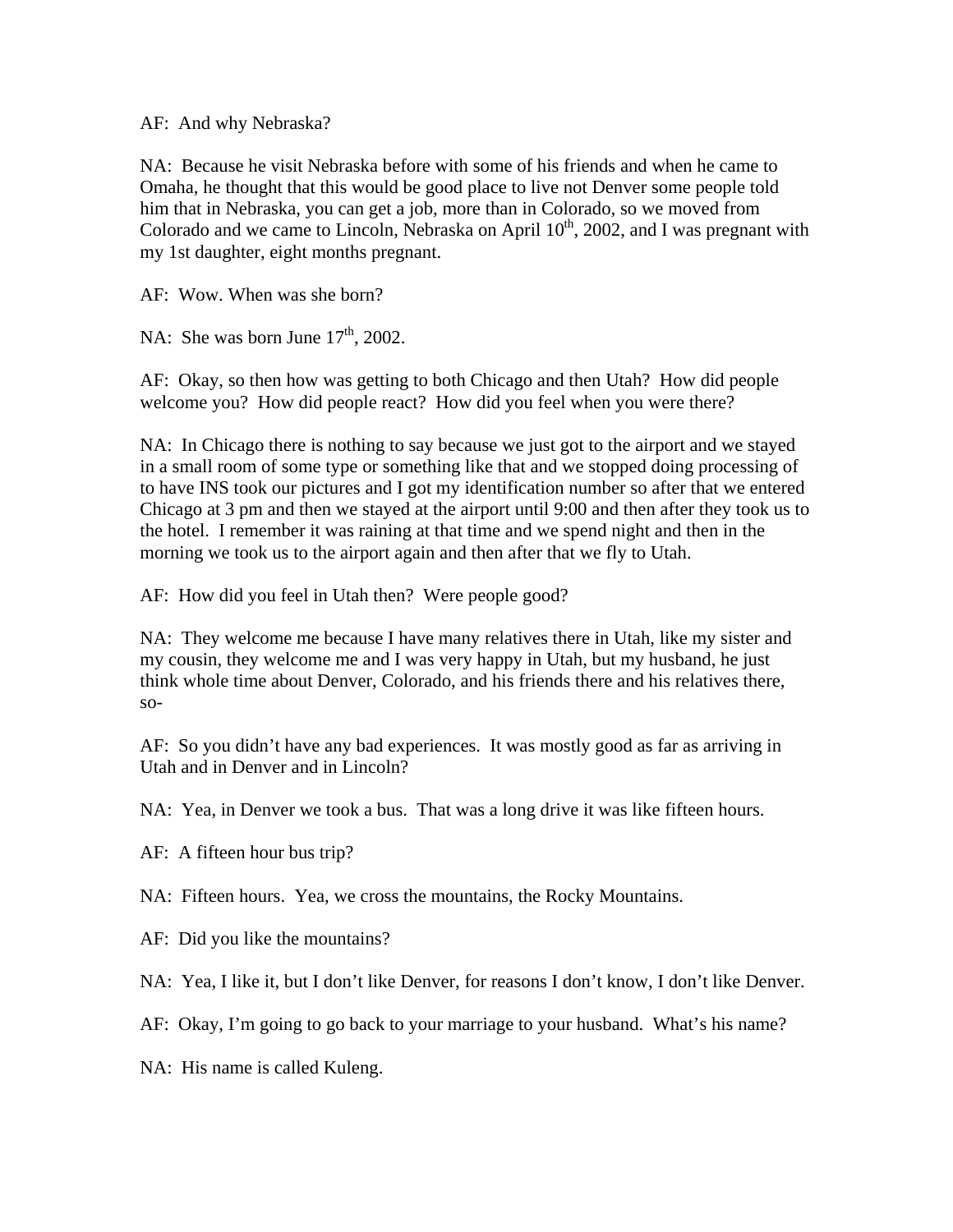AF: Kuleng?

NA: Yea, Kuleng K-U-L-E-N-G. Kuleng Steven.

AF: And the Dinka tradition is that the males bring something to give to the bride's family. Could you tell us about that a little bit?

NA: Yea, yea The Dinka traditions the man has to bring cows.

AF: Always cows?

NA: Cows as a dowery.

AF: If they don't have cows can they bring money?

NA: Yea, so my husband they say that he has to marry me like 170 cows and he has to pay 70 as money. One cow is almost \$200. So he pays that money enough to get to the church and now he has to pay the rest which is 100 cow-real cows. So my uncle now he is in his area to bring those cows back to my area, so-

AF: That's very interesting. And sometimes you said that they'll have to fill a pasture instead of a number of cows, it'll be-

NA: yea, yea, yea, sometimes yea

AF: What would be the most cows that you ever?

NA: Sometimes it's uncomfortable you can't count them because you can fill from here to downtown, so you can't count them sometimes.

AF: How did you feel getting on the plane to come to America? What were some things that were going through your mind?

NA: To come here?

AF: Yea, from Egypt.

NA: Yea, The most thing that I was thinking about I thought that when I come here I need to study. I need to get my same bachelors degree in dentistry. But when I get here in Colorado, Denver, I made a very, very good friend, American friend. Her name is called Bridget. She was a graduate student at the University of Colorado, Boulder. And at that time I don't have my transcript of details sent from the university.

AF: Was Bridget from the Sudan?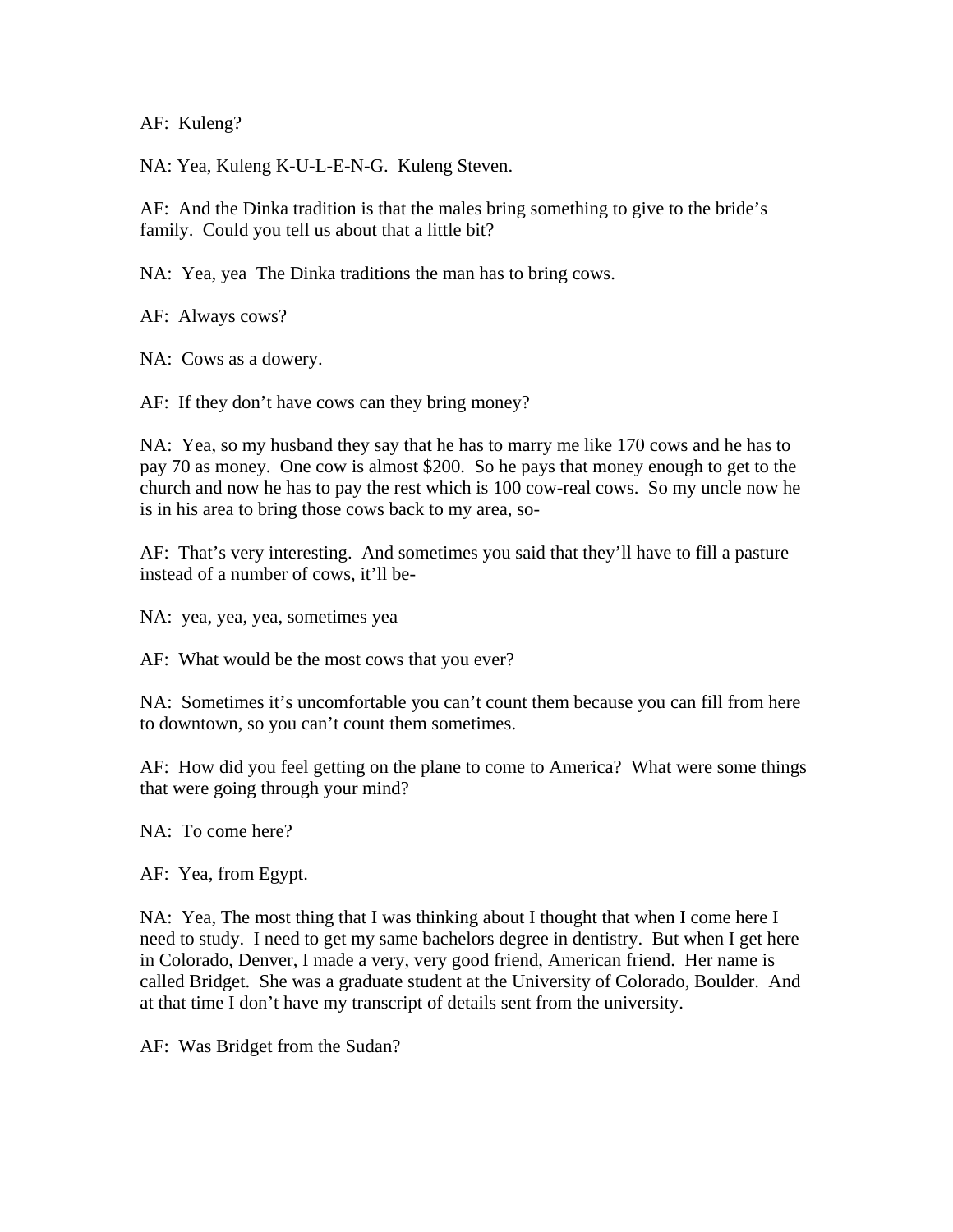NA: No, she's American. And she helped me to find this scholarship to study the English language at the University of Denver, Colorado, so the yea, and that is the beginning of my study of the English here. I study English in Sudan even my college degree in the university I study at the University of Dentistry in Sudan is English. But it still is like terminology medical terminology. Terminology is the language of science. Because sometimes you can study hard in English but in a medical language you would say cardiac.

AF: Cardiac?

NA: Yea, you can say lung in English but in terminology you would say pulmonary. Yea, so terminology is medical language. Most of the words come from Latin. Yea, so when we study English in Sudan still I need English because I don't know what I'm doing. I used to write essays and doing oral exams in English and all that we have external examiner from the United Kingdom but when I came here I find myself I don't know English.

AF: You thought you knew English-

NA: Yea, I don't know English. I need to study English. Yea and that I started to study that at the University of Denver. I study there two quarters in Denver. And after that I decide to move to Lincoln, Nebraska, because life wasn't good in Colorado. I didn't have an apartment to stay in. So I cancel everything there I just came to Lincoln, Nebraska.

AF: And then you continued your education here in Lincoln as well?

NA: Yea, because I get pregnant with my second daughter during my second year at the University of Nebraska.

AF: Your second year?

NA: The first year I studied English program and the second year I started taking university classes. But still it is my goal to repeat some subjects I have studied in Sudan so that can help me study the materials to take the board exam in dentistry. So in Nebraska my problem there is that didn't decide to study something there I just wanted to prepare myself for that exam. So I took like a Physiology, Anatomy, Bio-chemistry, entomology and I'm supposed to go back and continue but now I have to take the board exam first. If I pass that exam-

AF: The what exam?

NA: The Board Exam or License exam of dentistry. If I pass that exam by 80% then I can apply to college of dentistry at UNL. If not, if I didn't pass that, I want to change my major and be more serious and find something to study. So now I am thinking about radiology. I like Radiology. I like to study Radiology. I have to take an exam first.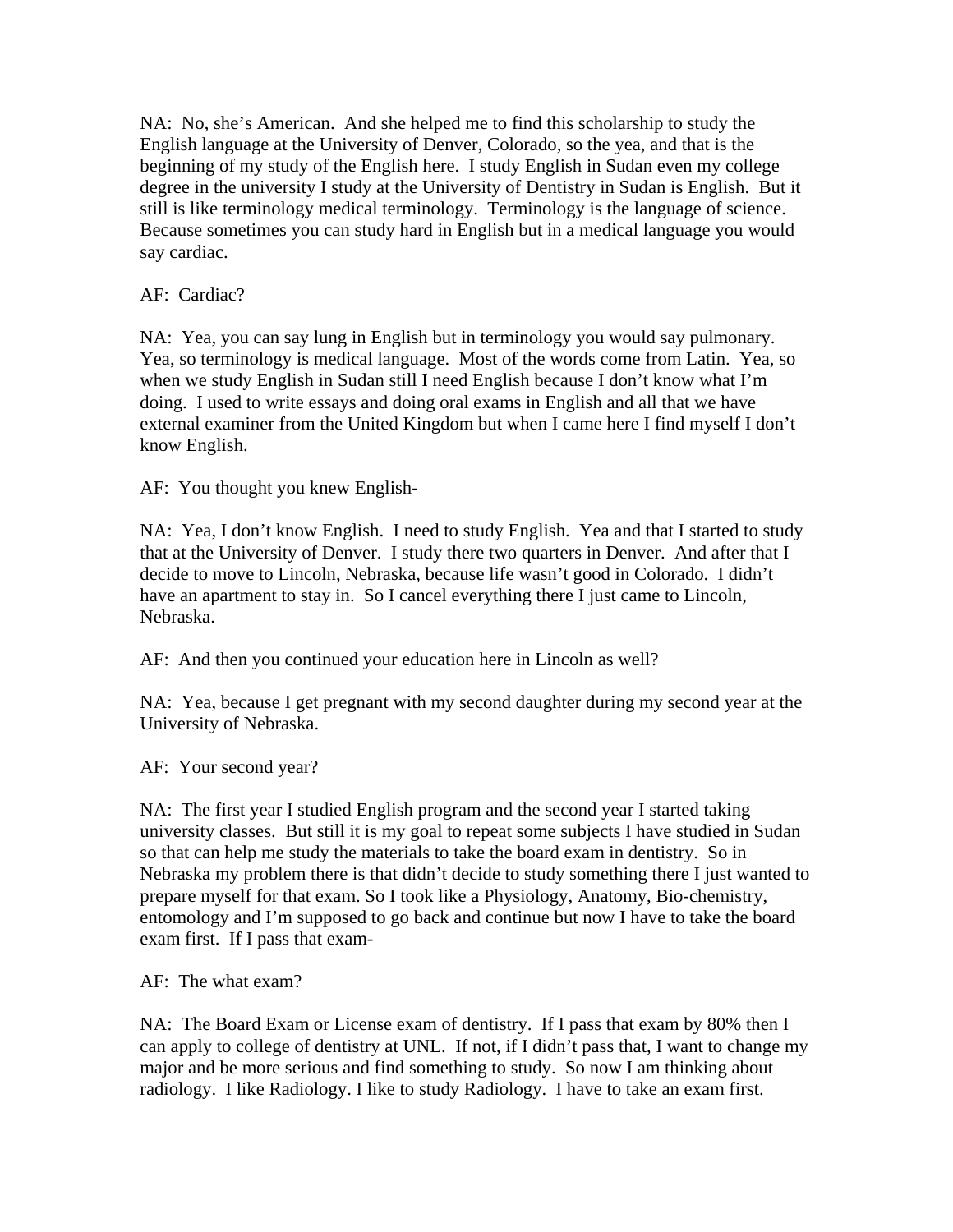Because I think it's easier for me to study dentistry it be more easier than study something else so I have to go back to university next fall.

AF: How did you pay for your education?

NA: In Denver I got a scholarship from the director of English language program.

AF: How did you find them?

NA: Not me, my friend Bridget

AF: How did you find Bridget?

NA: I found Bridget, they were a volunteer in the organization so the director of the organization brought Bridget and her boyfriend to be our friends so they could help us to find things if we need things and her boyfriend at the time helped my husband so he studied so he could get American driver's license Class A so Bridget's boyfriend his name is Robert he helped Kuleng to pass the exam. He work hard on that and for me because I was pregnant at the time. She encouraged me to study English and to take the exam to study dentistry. So now I don't know where is Bridget. I'm looking for her but I don't know where to find her because last time I call her after she married her boyfriend she told me her boyfriend went to Boston. He got a job there and she still is study her PHD at the University of Colorado, Boulder. But I don't have any information after that not for four years.

AF: And UNL- How did you find them?

NA: Also I got a scholarship from angelican church by Professor Mary Willis. She's a Professor of Anthropology at the University of Nebraska. So also she helped me a lot, she talked to a boss that was in charge to get me a scholarship to study English and I have to work hard because there is no need to repeat the class because I have a scholarship so-

AF: How is schooling here compared to the Sudan? How is it different?

NA: In Sudan we work hard at middle school and high school. Is more challenge in Sudan to get high school diplomas that can get you to a university. Like University of Kartum at least you should have 87% to get to the university but university setting in Sudan there is challenge also but it is not big deal like high school and that is most different in education here and there because here high school is not too difficult but here the university is not easy yea, it's not easy because like Anatomy for example I studied Anatomy for one year in the second year in university but here just in one semester all Anatomy in one semester here.

AF: Everything you covered in one year-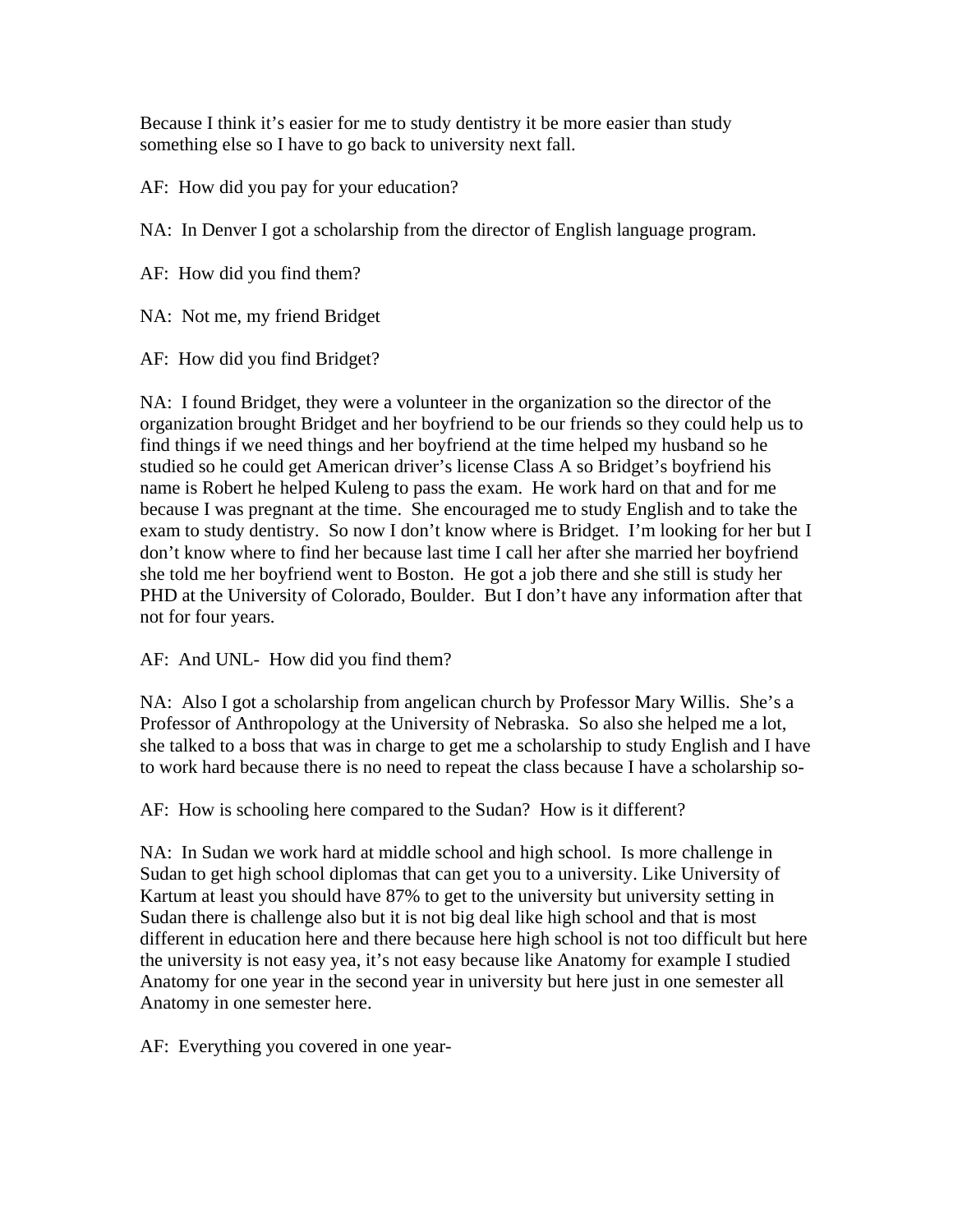NA: Yea, yea, covered in Sudan in one year. Yea, that means like eight months and nine months here I mean two semesters but here you cover subject in one semester, so I think that is the difference. So they say here in the United States is easy to enter the university, easier to enter the university but it is difficult to graduate from it. So, if you bring somebody from high school in Sudan and compare the information he may have with somebody from the United States you can find from the Sudan they are long. They are long.

AF: What were the basic subjects that you studied in high school?

NA: Wow. In high school, the first year in high school we studied language: English, Arabic and French. The three languages. You don't have a choice like here you have to take this all. And then you have Geography. There's projects also. There's two branches, one talking about the weather and the other talking about the continent, the world as in history and mathematics four or at least three class diffusion of mathematics and then you have Mathematics, Geography, History and then you have Art, and then you have Science with three branches: which is biology, chemistry and physics. Also in second year was increase.

AF: The same subjects?

NA: Yea, same subjects, but different materials, but in third year they divide. In Arts class they have like history, and geography and English literature and Arabic and English language and in science class and there is science with addition and mathematics who going to study like engineer. In science with biology are going to study like biological sciences like medicine or pharmacy or dentistry and they are if you want to study like economics, arts, so there are three branches in high school. Then, depending on your grades you can be one class.

AF: You don't get to choose-?

NA: no, no

AF: From your grades they place you.

NA: If you want to study arts, you have to work hard in geography and history and mathematics if you want to study science you have to work hard in science to get that.

AF: And then it's the same at the university- It depends on your grades what you will study there as well?

NA: Yea, yea, it depends on your grades. In Sudan there is a national exam for high school. And in the exam there is a best student among Sudanese. The first student will be announced. Ten of them will be announced. So-

AF: The top ten will be announced?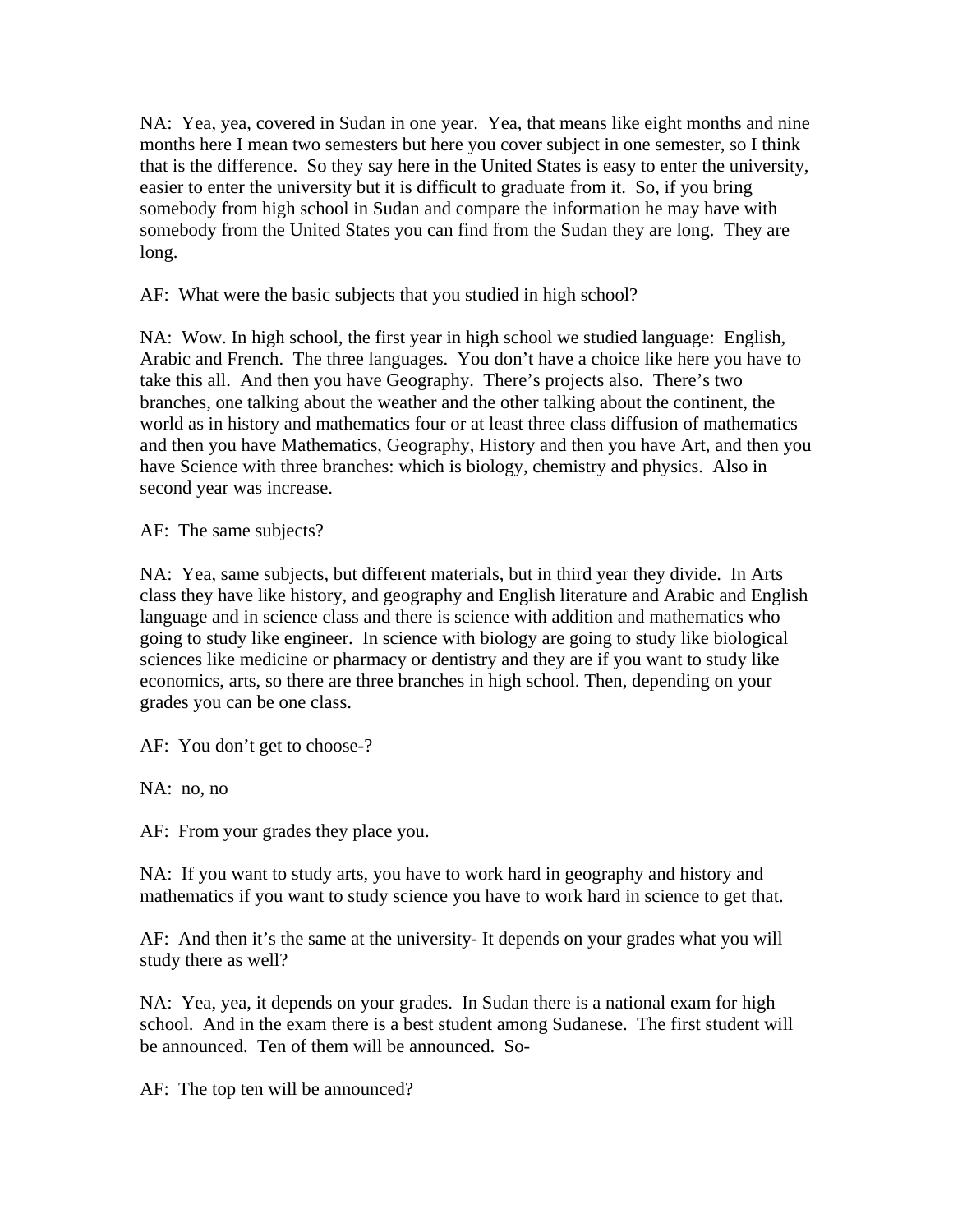NA: Yea-

AF: And what do they get?

NA: They get like a 98 or sometimes 99%.

AF: Oh, on the quiz but they get free schooling?

NA: Yea, they get a scholarship.

AF: You weren't one of the top ten?

NA: No, maybe I was top in class or maybe the school, but never top in Sudan.

AF: And what are the different languages that you speak and write?

NA: I speak Dinka, Arabic and now English.

AF: And you can write all these as well?

NA: Yea.

AF: Okay. Let's see. As you look back, what do you think about leaving the country you were born in and coming to the United States?

NA: That's too bad, yea, because now I feel homesick most of the time. And my life compared to life I live now, to life I used to live is too different. Yea, and what made me more sad is my job because I like my job I need to practice dentistry. So, I decide this year I'm going to apply to citizenship of the United States and I'm going to take this exam also. If I pass that exam I can stay here and continue my study and if not I will decide to go back to Sudan. Yea, and stay in Kartum.

AF: How soon would you want to go back? As soon as like a year from now?

NA: Yea, maybe. I want to go back to Sudan next year to see my part of my family there in Sudan. Just as a visit and if I decide to go back to Sudan I can prepare where to stay where to find home, I want to make sure I want good schools for my kids all these and how am I going to pay for that, I have to manage all these things. All these things I can do if I work hard and pass that exam I will not have a problem. I can just visit my family next year and then come back to the United States.

AF: But if you pass the exam, you'd be okay with staying in the United States?

NA: Yea, because I need to practice dentistry, but I was thinking about education for my daughter. I want her to study and enter school here so she can know much about the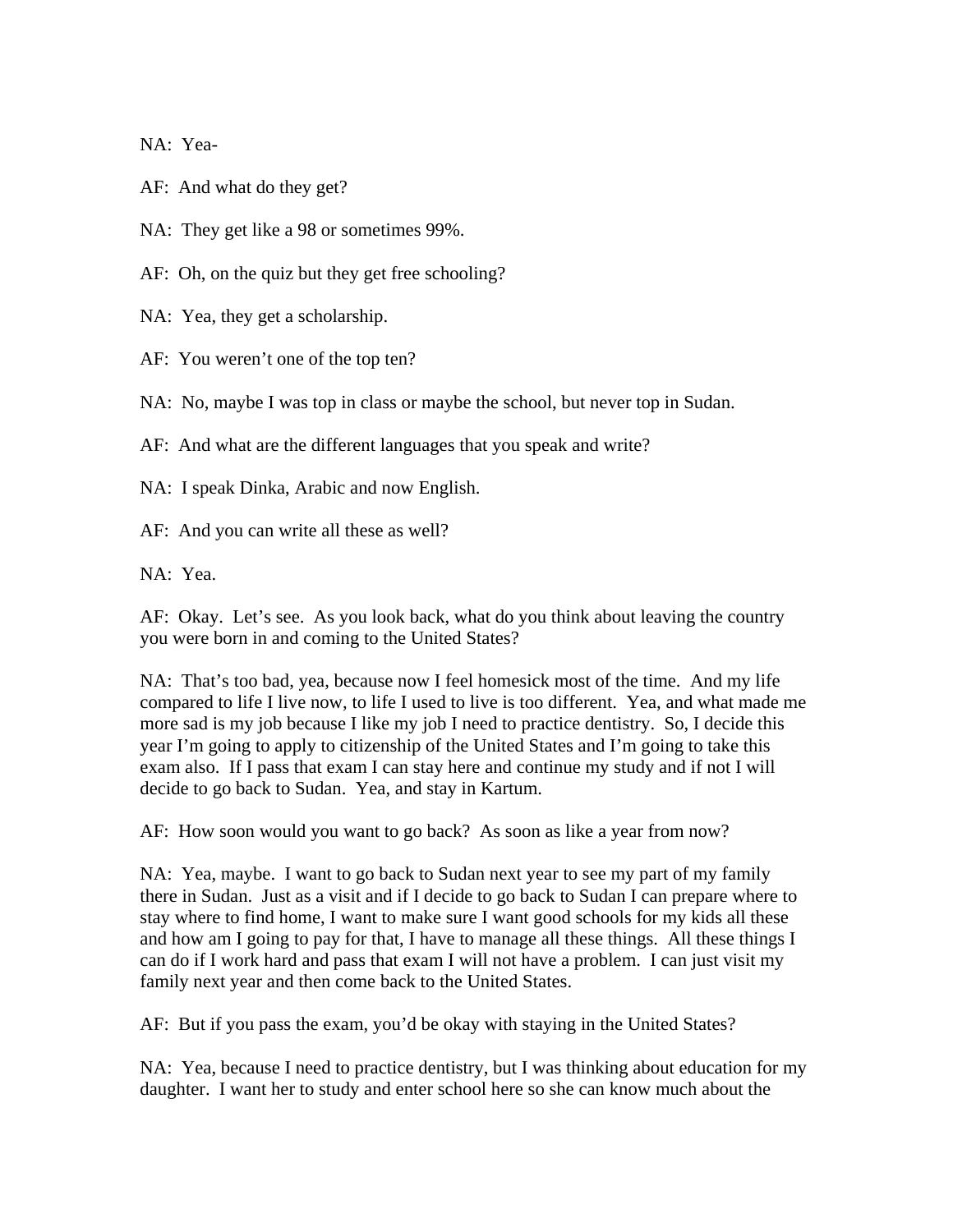language and accent of the United States because she is citizen here and after I want to take her back to Africa to study middle school and high school there and after that she will be back for university.

AF: You want her to go to a university in the United States?

NA: Yea, but I want her to study high school in Sudan because that can make her more challenged and make her to know how to study hard because there high school is not something easy. And my husband says he wants to take her to Uganda or Kenya where the school there are more complicated, yea, we just want her to work hard because I believe in that when a child become more smart and more intelligent in high school she's going to be concentrated in study. She doesn't have to be looking for a boyfriend or something like that, yea. But here I cannot do that because school is too easy. She can do whatever she wants, but I want her to study and get a good education first. And after that it doesn't matter what she's going to do. That's something important for me.

AF: Do you think that it is safe enough in Sudan now?

NA: Yea, maybe 80% safe.

AF: It's what?

NA: 80% safe.

AF: 80% safe.

NA: Yea.

AF: What recommendations would you give others that are following behind you?

NA: When I talk to people who want to come here I tell them the truth that life in the United States or living in general is difficult and you have to work hard to get something. And at the same time you have to spend time with your kids so for people who do not have organized service. You have to organize yourself what you do.

AF: Self disciplined?

NA: But if you're not, you do not need to come here because most refugees, especially Sudanese, here kids are lost because there is no time for time for parents spend all time working looking for money and they don't know what to do with their kids. So for somebody who has a kid has kids, I cannot tell him "Don't come here" but I can tell him "If you come here, it is not easy".

AF: You say it's not easy, you think it's difficult for everyone who lives here or-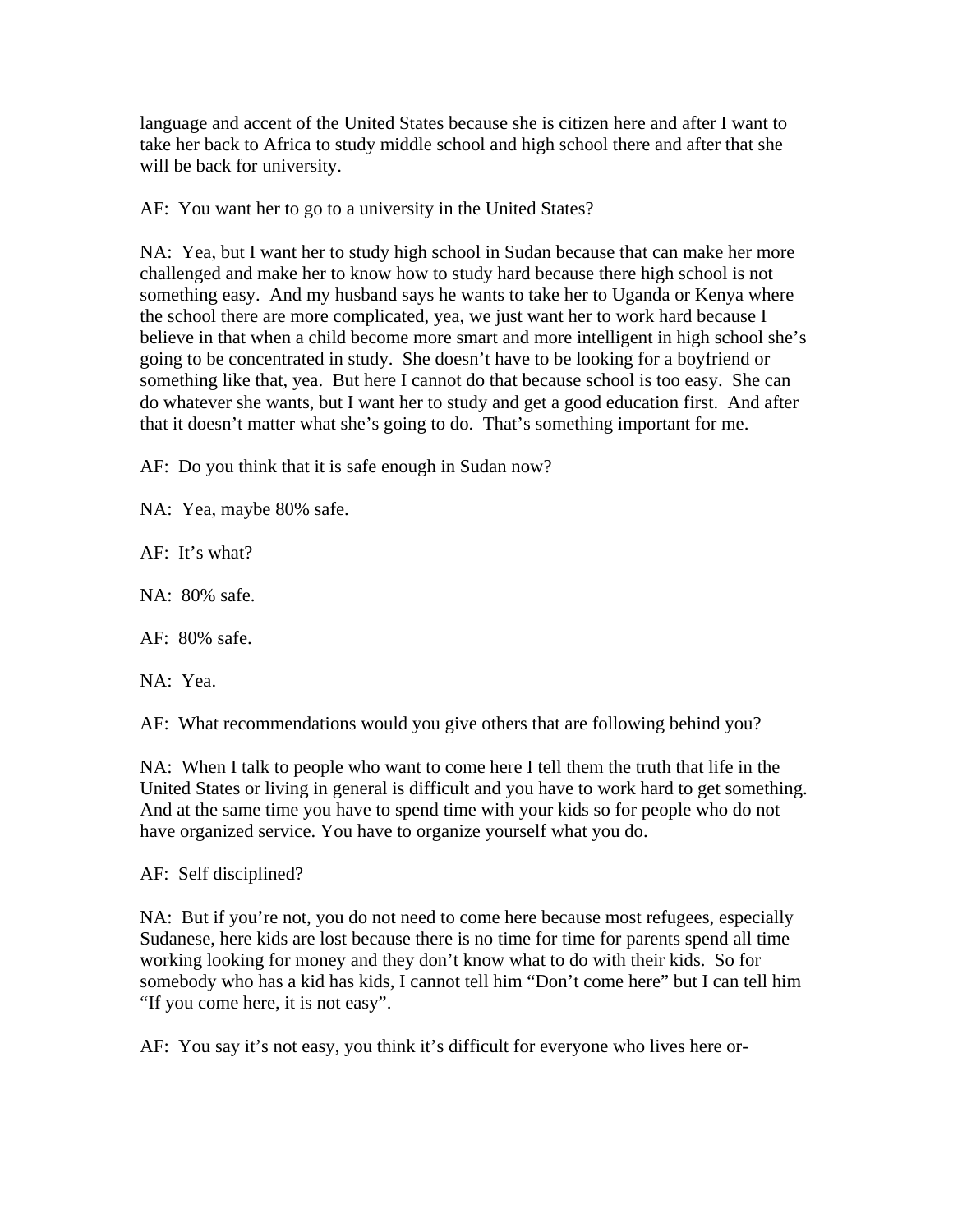NA: Yea, it's difficult for everyone who lives here, I think, because even Americans yea, in the morrow when I take my kids to the day care people when they bring their kids there, they are so active, but when they come back at like 5:00, yea, they are tired. And this you are going to repeat this every day until you retire so the life here itself is not easy.

AF: How is it different from-

NA: From Sudan? In Sudan it is easy to find somebody to help you, you can bring somebody to stay in your home and give him one harrow or him money to take care for your kids and to take care for everything in your home but here you can't you have to do everything for yourselves.

AF: You think people in Sudan are more generous?

NA: Yeah Yea.

AF: And why is that, do you think?

NA: I don't know I don't know. But even in Sudan you can find one of your relative can stay with you and helping you with kids but for me it is not easy so when I done with my job here like 5:00 I have to go to the day-care to pick them up, and we go home, I have to prepare something to eat for them to burp them and to do everything and then after when they go to sleep like 9:00 or 9:30 I am also tired there is no time to study. But if I were in Sudan I can find somebody to find to do all this for me I can just come back from the office and just study for my exam, yea. So the life here even for Americans is not easy, yea, and this the way Egyptians live also in Egypt.

AF: They live more like us?

NA: Yea, in Egypt yea, the life in Egypt is not easy they work hard in Sudan they different Sudanese cannot work 8 hours sharp like here no.

AF: How long do they work?

NA: Maybe six, yea, you can start from 8:00 to 3:00 or 8:30 to 3:30, common hours. And in the middle there is a lunch time which is one hour from 9:00 to 10:30 so the job itself is not too hard in Sudan.

AF: Do you think that people are more trustworthy in Sudan, you can trust them more easily than here? You said that you can just find someone to come to your house and watch your kids.

NA: Yea, yea. People are trustworthy, there's no problem with that. Here I think, most people here are educated in United States most of them they have education so you don't need to go to somebody else home to help you can find your job, there is a lot of job here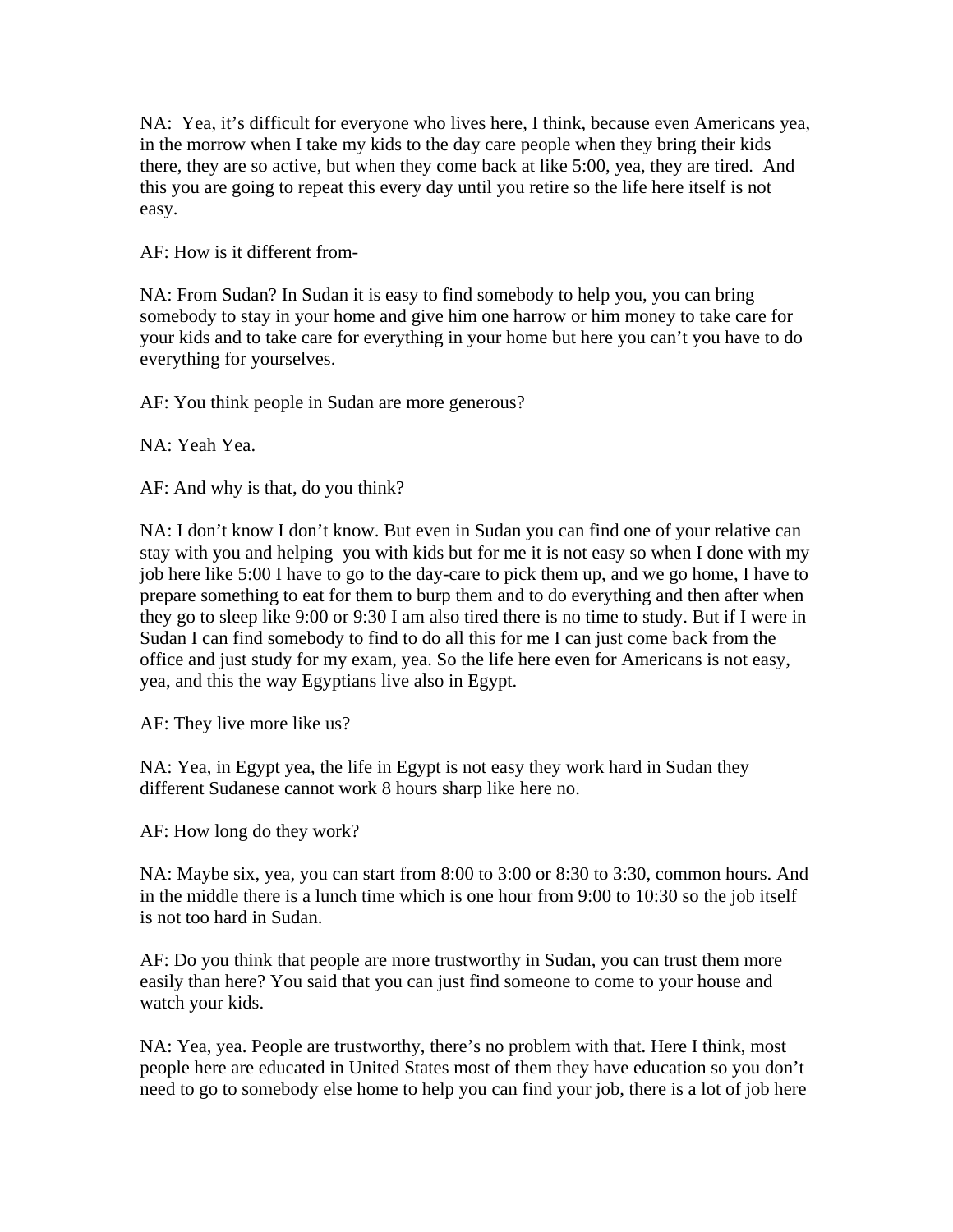a lot of things to do. But there somebody can find himself who doesn't have something there is no education there is no companies like here so they can go to work so you can work at somebody's home who has money to help him. I think that's the main things the main difference, the main reason.

AF: Because they are less educated and they don't have anything else to do?

NA: Yea, less educated, yea.

AF: That's interesting. What recommendations would you give others who are following behind you? Is that the question I just asked?

NA: Yea, recommendations- Others to come or others who live here?

AF: Others who are coming from Sudan- What would you tell them to do?

NA: Yea, this day there's not a lot of people coming from Sudan. But I can tell them if you are here it is better for you to live as a low income person because if you are low income in United States that means you are going to get some chance your kids going to have like Medicaid and this you can take this time to study so you can learn something.

AF: It's better to live-

NA: Yea, yea, to live as low income until you learn English at least. But what they do now they just come here, wife and husband, and working and they don't know English at all, and they don't have the time. If you don't know English that means that you won't understand what your kids are doing and what they are talking about and I think that's main problem going on now.

AF: Because they want to get here, make money to send back to-

NA: Yea, yea most of it they send back most of it they buy houses here so they pay a lot of money to banks and banks so all this you can do this but I think the most grandest thing for them is to get an education. If you are already educated in Sudan because if you are not educated in Sudan I think that is going to be most challenge for you to do so. But if you get something of education in Sudan even elementary school, you can get a chance here to study and people here in United States they encourage refugee to go back to school and study English but most of them they don't want they think that English is too difficult and too hard for them to learn. Yea, so I go to them if you come here you have to do something at least for your kids. I can go back to Sudan, but my daughter she may not, she may stay here, because she was born here.

AF: Because she's a citizen?

NA: Yea, she's a citizen and she learn more about living here so I can take her to Sudan but she can refuse and get back, so the best thing I think I can do for her is to give her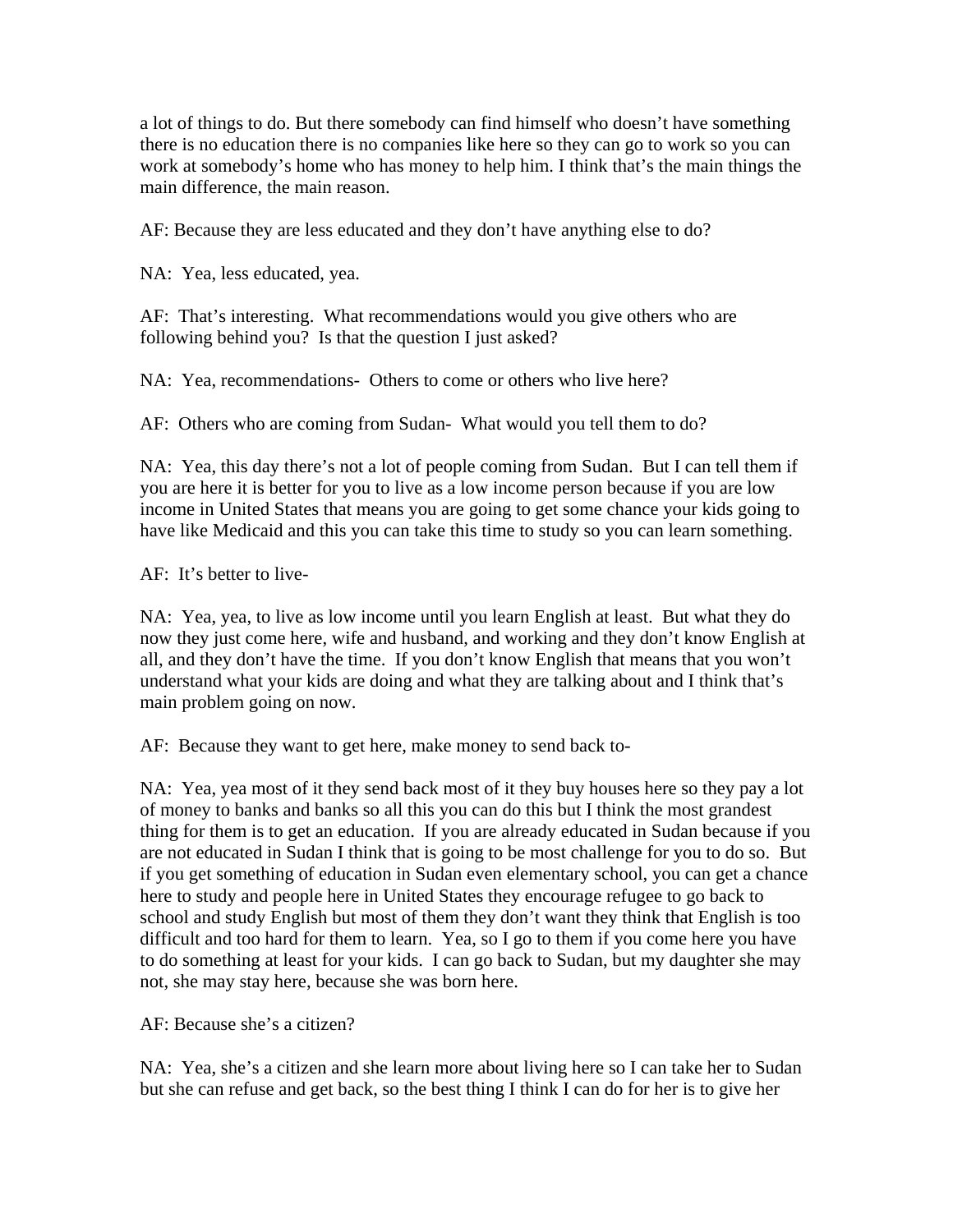education, yea, to give her education so she can live here. And a good person she can get a good chances to live.

AF: I noticed the value throughout the interview that you place on education. Why, do you notice here that there's not the same value that's put on it? Or what are your thoughts on Americans and how they value their education-because it's free, you know.

NA: Yea, yea, I think Americans they value education also because when I study at UNL, they work hard, they study hard, people. Yea, when I study English language in the English language, we have a lot of materials by tapes or stories yea, the parents in America, American parents encourage their kids to get education and the kids also have to do so because here in the United States you can not study free at the university so they work hard so they can not lose their money if you fail the class you have to repeat it and pay more money for that so the United States education here is more commercial or depends more on financial financial purposes United States, yea. Because here in United States people here are more aware are more taking care about kind of education they have and you have to guarantee after you graduate college or the exam the school are you going to get a good job.

AF: So you think they are more worried about what they're going to make after they have a degree?

NA: Yea, yea, even in the university. I talked to most of them, some people they work hard because they think that if you get like A, A, A, every subject that you not going to get a job easy after you graduate, but in my country sometimes they study but they do not know what they are going to do. They don't care that much. So much like here, yea, because most of the jobs they not give you enough money, like here, no.

AF: They don't give you enough money in the Sudan?

NA: No

AF: What else do they do to make enough money?

NA: Some of them they have businesses they have special business they can do there. There are some valued jobs here to be a judge, a judge

AF: A judge?

NA: Yea in Sudan there is not enough money for that job but it's difficult to get that job but it is still not enough money.

AF: The jobs don't pay enough? The same sort of job won't pay as much-

NA: Yea it can give you, yea, but it's not as much as here. Here the doctor in the United States they have a lot of money here, but in my country, just if you have like a special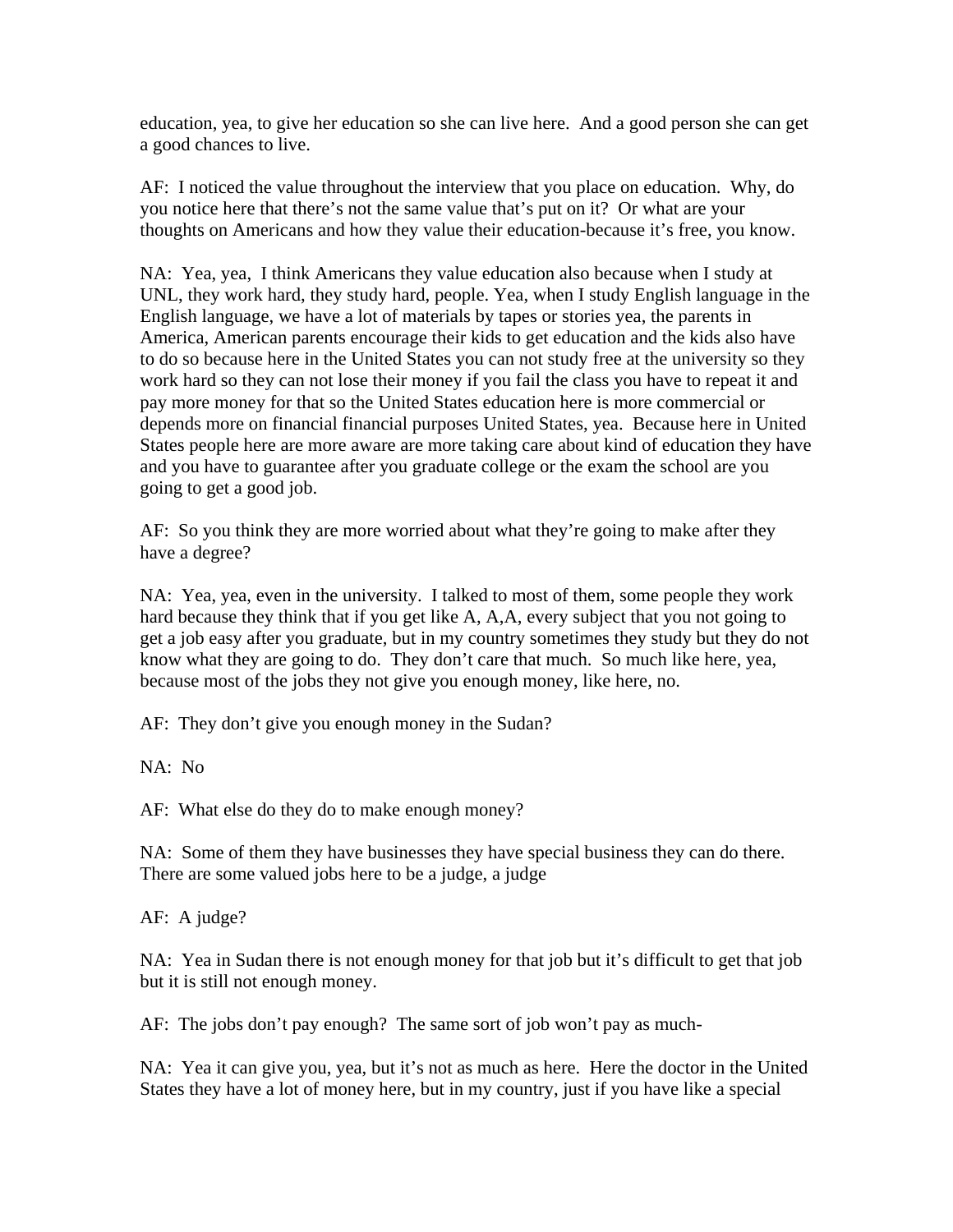clinic you can get more money. But the government itself you can not get good salary for doctors.

AF: But it's still a highly desired job to have-

NA: Yea,

AF: even though it doesn't make enough money?

NA: Yea, because education also in Sudan is a valued like social or community value if you are educated you are going to be respected for people.

AF: Respect automatically comes with education you're saying?

NA: Yea, yea. You are respected if you are educated. Respected.

AF: Even if you don't have money then it's just more-

NA: yea, you are educated. An they have ideas that if you are educated you will educate your kids if you don't educate you don't know how if you have money you can support your kids or encourage them to get education and I experience that from my father because my father he takes care for my education most of his life, yea. He just encouraging us to get education.

AF: He's a teacher himself-

NA: Yea, and he thinks that the life is different from the life we live, so he said in his generation you can marry from 18 so you are going to have a lot of kids but in your generation you value the quality, not the quantity.

AF: He said that's the change from his generation to your generation is quantity to quality?

NA: Yea, yea, not quantity so if you have just two or just one and you give him a good life they are going to have more value than having one hundred kids so he said I want you to study university and have a job even you marry after forty years you are going to have a baby-one or two. You are going to give them a good education a good life so my father he's a great person he encouraging us to study-all of us, yea. There is no somebody married in our family more than in high school, no-

AF: There's what? There's no one who married in high school?

NA: In high school, yea. In high school you are still treated like child. You just go to school and come back. We don't have choice to do anything.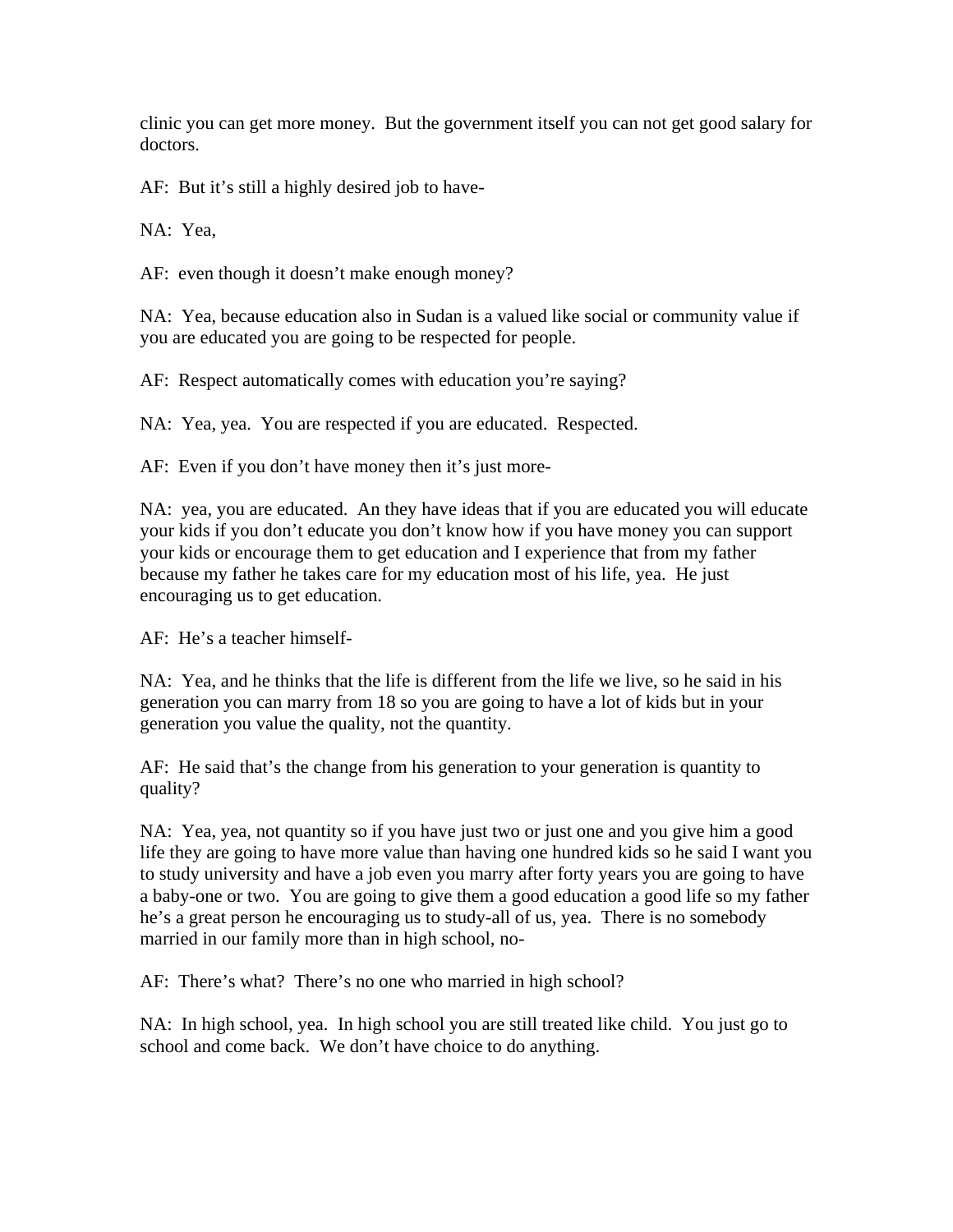AF: Sports are what people would do after school in America. Did you have any sort of sports that you participated in?

NA: No, no because when I was a child I got a lot of injuries I fractured my arms, I fractured my legs, I fractured my feet, so I can't do any sports.

AF: Do other kids do sports like after school?

NA: Yea, yea,

AF: Like what kind of sports do they play?

NA: They have basketball and football, which is called soccer here and we have many things. I can't remember but we have many things. Especially in southern Sudan they take more care about things like that.

AF: What do you want your children to learn and remember from this? From the whole experience of coming to the United States and then possibly-

NA: I want my kids to learn that the life can change, yea, the life can change because the life I live now I didn't imagine I'm going to live this life because I waste my time studying that mean I'm going to have a good life, yea, and my family they also support us we live a good life in our family but when you came here everything change so I want my kids to learn that.

AF: That life can change?

NA: That life can change. You can turn from good to bad or from bad to good things another thing also and this is challenge also you have to be dependable to depend on yourself and you have to work hard and you have to take care for your family in general

AF: Do you have any other comments or things you'd like people to know about your experience or anything-anything at all?

NA: Yea, yea, my experience I think I travel a lot in Sudan which is called Abea. We are Dinka and all Dinka I believe are part of the southern Sudan, but my area is belongs politically to the northern Sudan so sometimes people think that they are from north, no, they are from south and not from north, but I live in northern most of my life. I live with northern people so, I think from my experience when we live with people who have different traditions and customs and religions, it's not easy. It's not easy to do that, so, when I came here to United States, I think I'm not surprised from many things because I used to do that. People here are different. Different language and different country but I'm still happy with them. I don't have problem because I used to do so. And as most things made me happy here. There is no discrimination due to your religions. Yea, that is still the most difficult thing in Sudan. Yea, even when I'm working a patient can say "I don't want this dentist to treat me because she is not a Muslim". Yea, they can refuse